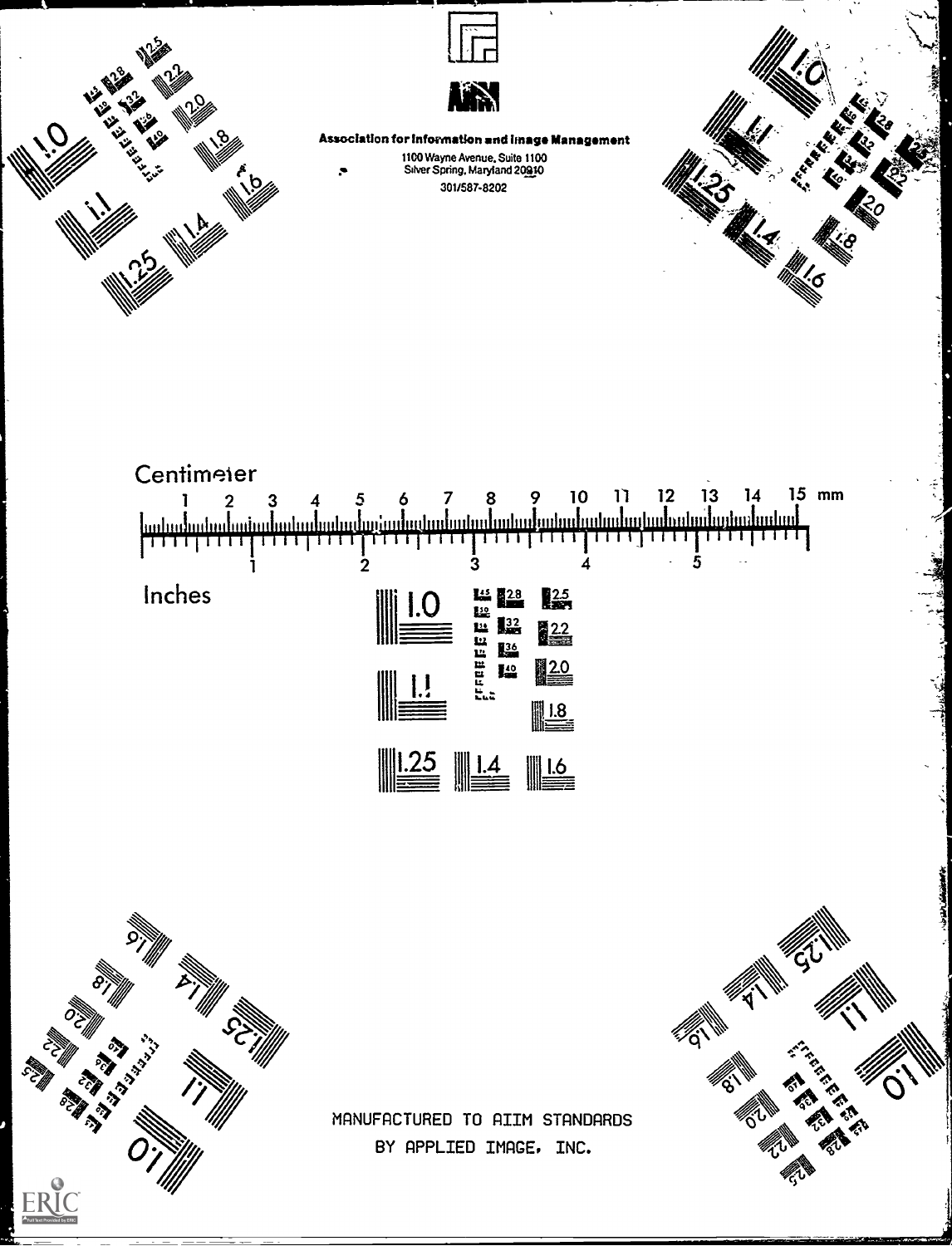DOCUMENT RESUME

| ED 326 374                                             | RC 017 937                                                                                                                                                                                                                                                                                     |
|--------------------------------------------------------|------------------------------------------------------------------------------------------------------------------------------------------------------------------------------------------------------------------------------------------------------------------------------------------------|
| <b>AUTHOR</b><br>TITLE                                 | First, Richard $J - And$ Others<br>Preliminary Findings on Rural Homelessness in<br>Ohio.                                                                                                                                                                                                      |
| INSTITUTION<br>SPONS AGENCY                            | Ohio State Univ., Columbus. Coll. of Social Work.<br>National Inst. of Mental Health (DHHS), Rockville,<br>MD.; Ohio State Dept. of Health, Columbus.; Ohio<br>State Dept. of Mental Health and Mental Retardation,<br>Columbus. Div. of Mental Retardation and<br>Developmental Disabilities. |
| PUB DATE<br><b>CONTRACT</b><br><b>NOTE</b><br>PUB TYPE | Nov 90<br>1-RO1-MH-46111<br>31p.<br>Reports - Research/Technical $(143)$                                                                                                                                                                                                                       |
| EDRS PRICE<br><b>DESCRIPTORS</b>                       | MF01/PC02 Plus Postage.<br>Data Collection; *Economically Disadvantaged; Family<br>Characteristics; *Homeless People; Individual<br>Characteristics; Interviews; Poverty; Rural Areas;<br>Rural Economics; Rural Family; *Rural Population;<br>State Surveys                                   |
| <b>IDENTIFIERS</b>                                     | ∗Ohio                                                                                                                                                                                                                                                                                          |

#### ABSTRACT

This report is designed to present preliminary findings from the first comprehensive study of rural homelessness in the United States. The study was conducted during the first 6 months of 1990, and data were collected from interviews with 921 homeless adults in 21 randomly selected rural counties in Ohio. The sample counties represent 26% of the rural county population in the state. The study was designed to replicate prior iesearch ccnducted in 1984, thus providing a comparison of the nature and extent of change in the problem of rural homelessness in Ohio over the span of six years. The primary instrument in this study was the Homeless Person Survey that was used in tne 1984 study. Findings indicate significant growth in the number of rural homeless persons, as well as some basic changes in their demographic characteristics. The estimated number of homeless in rural Ohio based on the collected sample was. 14,462 with the number possibly going as high as 19,616, or 3.4 per thousand. The conclusions drawn from the study include: (1) homelessness is an increasingly pressing rural social problem; (2) rural homeless pe\_Jons are younger, more likely to be women or mothers with children, more educated and less disabled than their urban counterparts; and (3) patterns of homelessness in rural areas are diverse. Eleven data tables are included, several of which compare variables with the 1984 study. (ALL)

| $\star$ |  | Reproductions supplied by EDRS are the best that can be made | $\pmb{\ast}$ |
|---------|--|--------------------------------------------------------------|--------------|
| $\star$ |  | from the original document.                                  | $\star$      |
|         |  |                                                              |              |

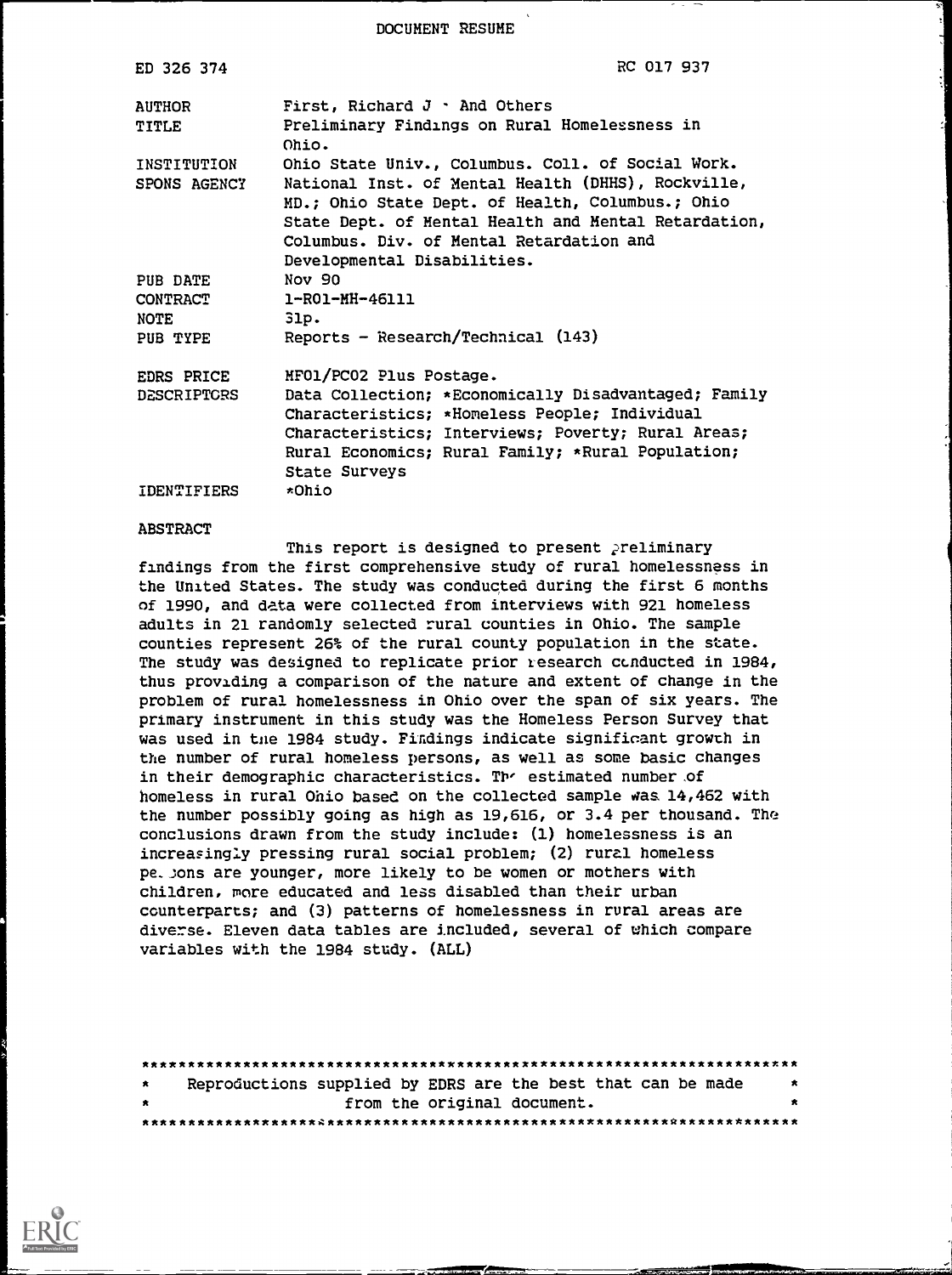# Preliminary Findings on **Rural Homelessness** in Ohio

The Ohio State University College of Social Work Columbus, Ohio



November 1990

娶

69

 $\boldsymbol{\Omega}$ 

 $\sum$ 

Research supported by: The National Institute of Mental Health The Ohio Department of Health The Ohio Department of Mental Health **OEPARTMENT OF EQUCATION** 

- **CONTRACT SECONDATION**<br>NAL RESOURCES INFORMATION<br>CENTER-ERICI
- t has been reprodu produced las<br>litganization  $L = 15 - r$
- 
- ia<br>eserti ittica  $\epsilon \omega_{\rm{B}} \approx$  $\epsilon$  and

PERMISSION TO REPRODUCE THIS MATERIAL HAS F .N GRANTED BY



TO THE EDUCATIONAL RESOURCES **INFORMATION CENTER (ERIC)**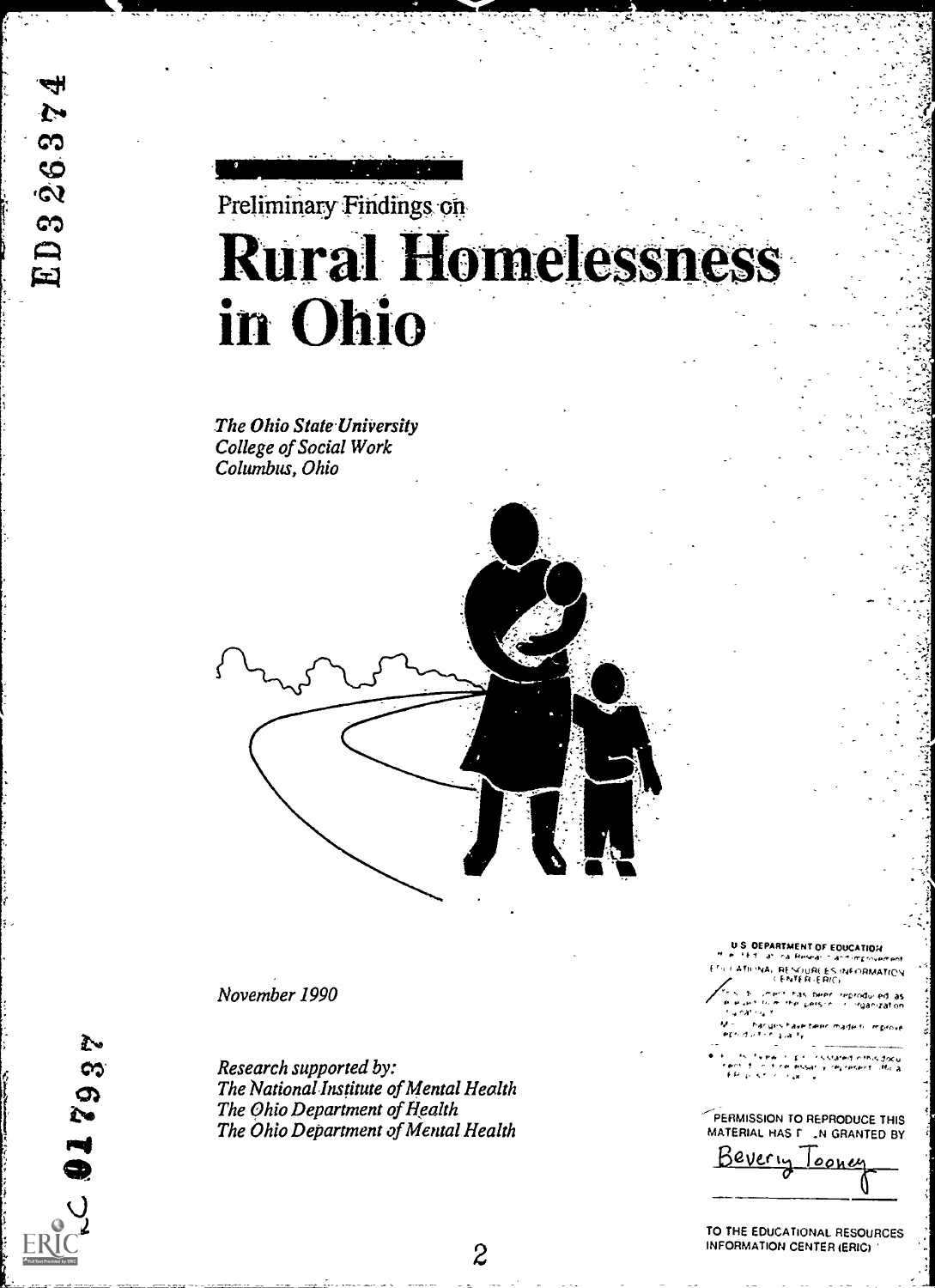

Richard J. First, Ph.D. Beverly G. Toomey, Ph.D. John C. Rife, Ph.D.

November 1990



The Ohio State University College of Social Work Columbus, Ohio

Research supported by: The National Institute of Mental Health, (DHHS Giant Number I R01 MH46111) The Ohio Department of Health The Ohio Department of Mental Health

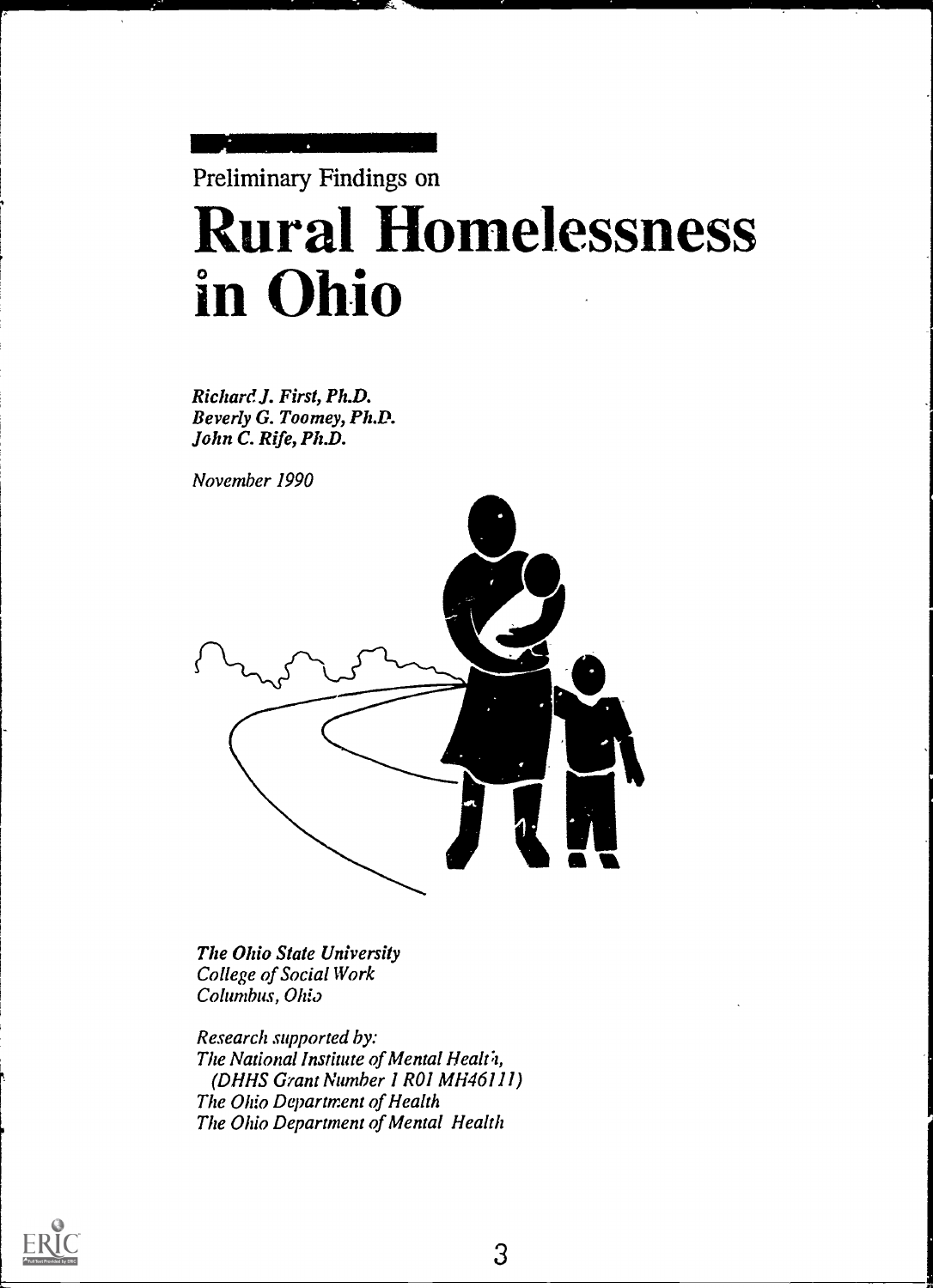#### ACKNOWLEDGMENTS

When thinking about rural America we envision a scenic countryside and simpler times. To acknowledge that there is poverty and homelessness is to challenge our belief in the way people in small towns and rural areas live their lives.

Close to two thousand Ohioans gave of their time and experience in this effort to construct -I more accurate picture of how some people live in rural America. We are particularly grateful to the homeless persons who agreed to be interviewed. During the course of the study, we came to know and appreciate the challenges they face in trying to secure adequate housing, income, and employment in rural Ohio.

We are also grateful for the cooperation and involvement provided by the hundreds of local leaders who gave of their time to answer our many questions about their community and assist us in data collection. The efforts of thcse Interviewers, Key Advisors and County Coordihators in organizing county data collection plans, case finding and referral, interviewing, and submitting completed interviews to our central office were invaluable.

In our state level office we were blessed with the help of a very able research team that somehow survived the frustrations of everything from not having a place to work to getting all the counties on line. The efforts of the field staff, particula:ly Rich Greenlee, Linda Royalty and Cathy Young, somehow made things happen in the counties. Were it not for Donna Childs' efforts in getting people paid, answering questiors on the 800 line and getting the mailings out, who knows what might have happened.

Several persons who provided consultation to this study must also he recognized. Dee Roth, Chief of the Office of Program Evaluation and Research, Ohio Department of Mental Health, has nurtured our interest in research on homelessness in Ohio since 1984 and in this study provided us with information, advice, and documents necessary to carry out the rural county replication. Dr. Jerry Bean of the Ohio Department of Mental Health provided invaluable consultation on scoring and interpretation of the mental health data, while Lynn Mitchell and Dr. Melvin Moeschberger of The Ohio State University, Department of Preventive Medicine helped prepare the statistical analyses. Other persons who provided significant consultation and assistance to the project included Bill Faith and Alana Shindler of the Ohio Coalition for the Homeless; Pud Baird of the Ohio Association of Mental Health Agencies; and Dr. Virginia Jones, Division of Maternal and Child Health, Ohio Department of Health.

We are also grateful for the interest and support provided by the staff of the National Institute of Mental Health. Their understanding of the need for this type of research and subsequent assistance in coping with fiscal issues made it possible to do a high quality study. We also recognize the Ohio Departments of Health and Mental Health and our University support. Without the financial, technical and political support of these organizations, a study of this scope would not have been possible.

November 1990

Richard First Beverly Toomey John Rife

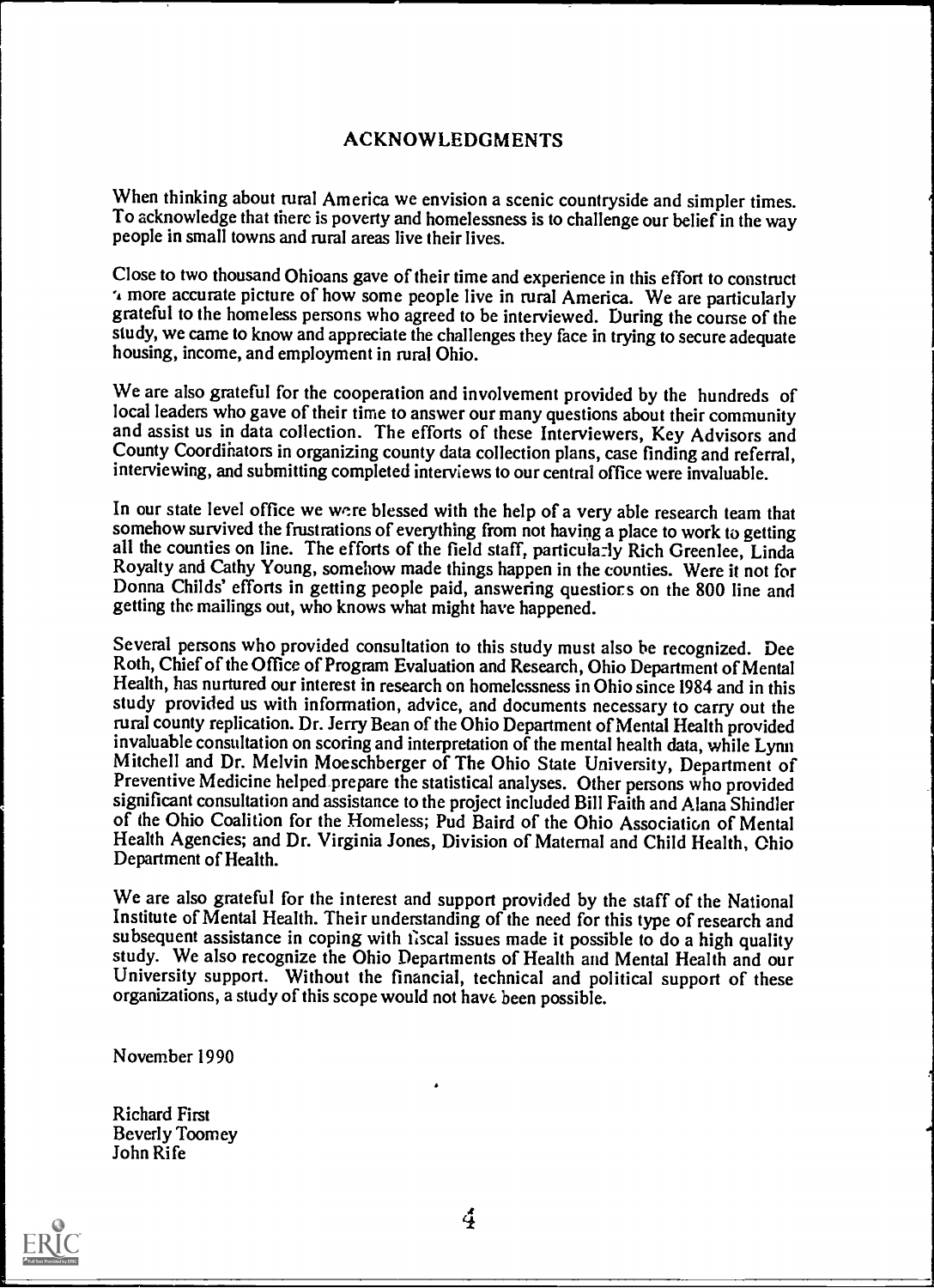## TABLE OF-CONTENTS

| <b>INTRODUCTION</b>                                  | 1                       |
|------------------------------------------------------|-------------------------|
| <b>METHODOLOGY</b>                                   | $\boldsymbol{2}$        |
| Definition of Homeless Condition                     | $\overline{2}$          |
| <b>Selection of Counties</b>                         | $\overline{\mathbf{3}}$ |
| <b>Data Collection</b>                               | 6                       |
| <b>Survey Instrument</b>                             | 7                       |
| Data Analysis                                        | 8                       |
| Methodological Issues                                | 8                       |
| <b>FINDINGS</b>                                      | 9                       |
| How Many Homeless Persons Are There?                 | 9                       |
| What are Their Characteristics?                      | 10                      |
| Demographics                                         |                         |
| <b>Patterns of Homelessness</b>                      |                         |
| What are the Resources and Needs of Homeless People? | 14                      |
| Employment                                           |                         |
| Income                                               |                         |
| <b>Social Networks and Supports</b>                  |                         |
| <b>Mental Health</b>                                 |                         |
| Physical Health                                      |                         |
| <b>Women and Pregnancy</b>                           |                         |
| Sexual Activity and Use of Contraceptives            |                         |
| <b>Other Problems</b>                                |                         |
| What are the Characteristics of Homeless Families?   | 16                      |
| Is the Homeless Population Changing?                 | 18                      |
| SUMMARY AND CONCLUSIONS                              | 21                      |
| <b>REFERENCES</b>                                    | 24                      |

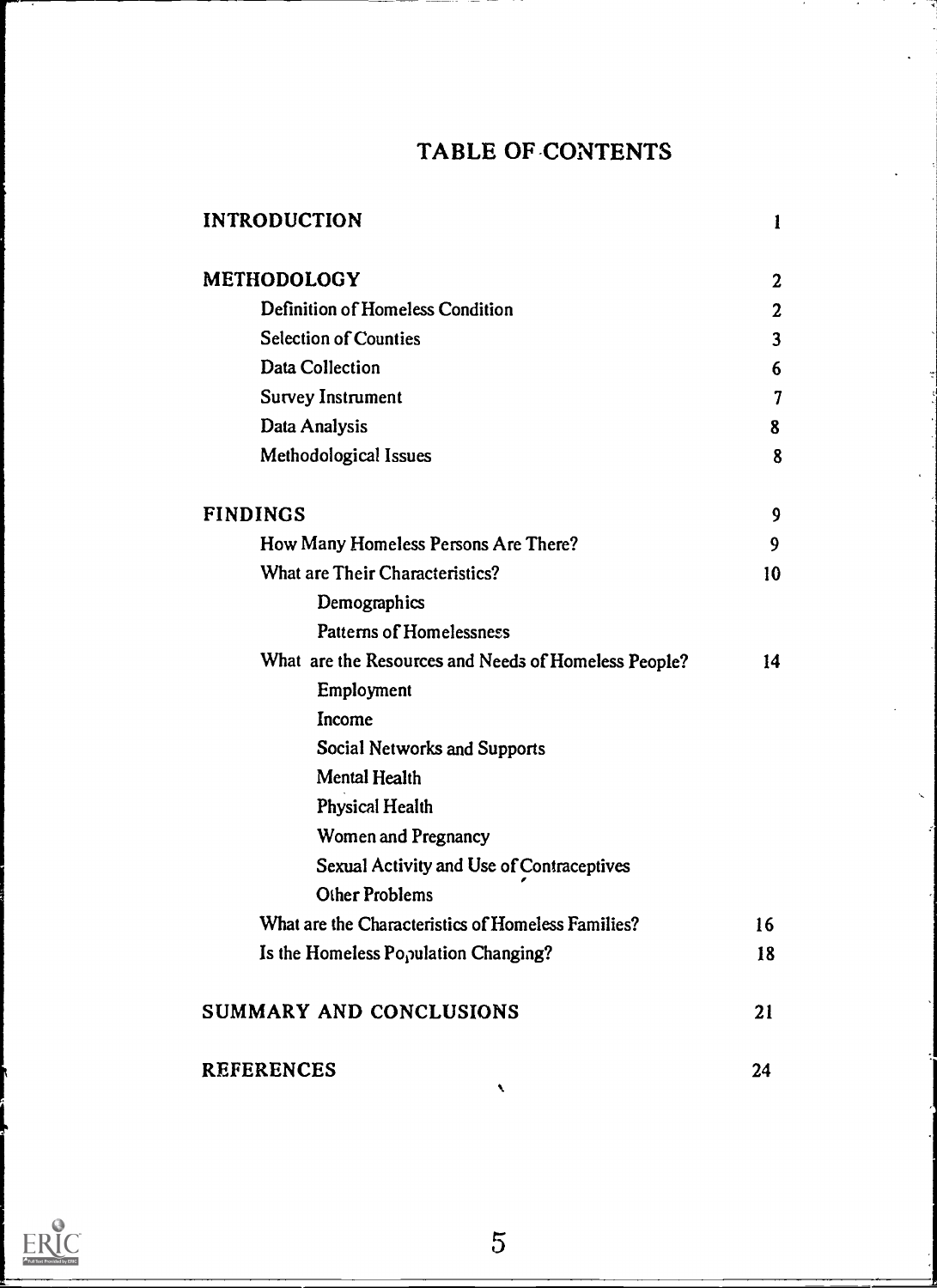#### PRELIMINARY FINDINGS ON RURAL HOMELESSNESS IN OHIO

#### INTRODUCTION

Homelessness is a reality for a growing number of rural Americans; a situation that has received little notice as media and research attention has focused on the highly visible problem of the urban homeless (Patton, 1987, p. 1).

Clearly, we know from research efforts of the 1980s that homelessness has increased rapidly and that the characteristics of the population have and are continuing to change. However, the extent of the problem in rural areas as well as the characteristics of homeless persons in rural areas has not been adequately examined.

Since the mid-1980s, some forty studies of homelessness have been completed in large and mid-sized cities in the United States (Rossi, 1989). These urban studies have documented the ripid growth and changing characteristics of the various groups of individuals and families who have been defined as "the new homeless".

Rural communities have undergone major economic changes in the 1980s as a result of changes in agriculture and the restructuring of the national economy (Flora & Flora, 1989). By the end of the 1980s, reports began to surface that rural homelessness, not unlike its urban counterpart, appeared to be growing (Patton, 1988). During this era, when poverty rates in rural areas increased at a more rapid rate than in urban areas, no empirical data were available on either the prevalence or changing characteristics of the rural homeless population.

The rural homeless are often less visible than their urban counterparts because of the relative scarcity of social service and shelter programs to assist them. Instead, they must rely on relatives, friends, and self-help strategies. The increase in the number of persons who are homeless in rural areas has placed a significant strain on these traditional support systems (Patton, 1987).

Establishing a working definition of rural homelessness is not an easy task. Where is the line between being homeless and inadequately housed? If an individual or family lives in a community without emergency shelter care facilities and moves from friend to friend or family member to family member, are they homeless and if so, when? What role should the values and norms of rural communities play in defining a family as being "on hard times" versus being labeled "a homeless family" ?

This report is designed to present preliminary findings from the first comprehensive study of rural homelessness in the United States. Data are presented from the analysis of interviews conducted with 921 homeless adults in 21 randomly selected rural counties in Ohio. This 1990 study of rural homelessness was conducted at The Ohio State University, College of Social  $W_{\gamma}$ , through support provided by the National Institute of Mental Health, The Ohin Department of Mental Health, and the Ohio Department of Health. Data collection involved efforts to locate and interview all homeless adults during the period of February 1, 1990 through July 31,1990. The study was designed to replicate prior research in 16 of the 21 sample counties (Roth, Bean, Lust & Saveanu, 1985), thus providing indicators of the nature and extent of change in the problem of rural homelessness in Ohio over the span of six years Findings indicate significant growth in the number of rural homeless persons, as well as some basic Lhanges in their demographic characteristics.



6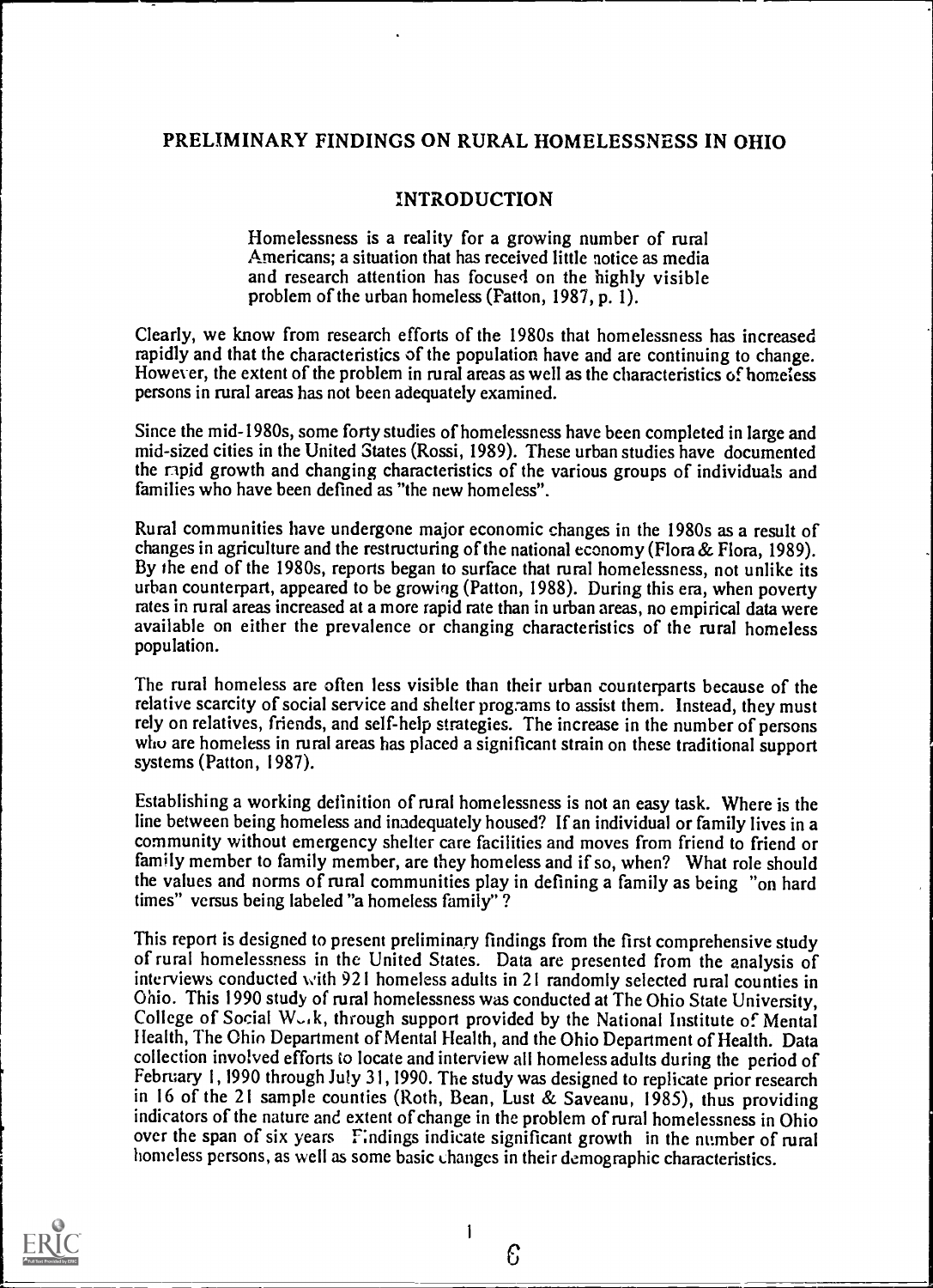#### METHODOLOGY

This research project involved face-to-face interviews with 921 homeless adults in 21 rural counties in Ohio in 1990. A primary concern in designing this study was the goal of replication and comparison with the 1984-85 Ohio Department of Mental Health study, Homelessness In Ohio: A Study of People in Need (Roth et al., 1985)<sup>1</sup>. Therefore, definitions, instrumentation and field methods were replicated from the first study with some expansion to meet goals of the present study which went beyond the replication.

The Homeless Person Survey was designed to meet four objectives: 1) to estimate the prevalence of rural homelessness in Ohio; 2) to describe the rural homeless population in 1990 by examining the demographic and other cnaracteristics of rural homeless persons; 3) to measure the prevalence of mental health needs in the rural homeless population; and 4) to measure changes in the patterns and characteristics of rural homelessness by comparing the 1984 and 1990 findings.

#### Definition of Homeless Condition

This study used the same operational definition of homelessness as the 1984 Ohio study. Potential respondents were asked if they had a permanent residence they considered their home. If they replied "no", they were asked where they had stayed the previous night. They were considered homeless if they slept in:

- 1) limited or no shelter for any length of time;
- 2) shelters or missions run by religious organizations or public agencies that serve homeless persons and charge no *iee* or a minimal fee;
- 3) cheap hotels or motels when actual length of stay, or the intent to stay, is 45 days or less;
- 4) other unique situations that do not fall into categories 1-3 and the actual length of stay, or the intent to stay, is 45 days or less.

This definition functioned well in both the 1984 and 1990 data collection. However, rural conditions necessitated some interpretations and judgement calls to differentiate between family and friends who were doubling up and homeless from those who had just moved in to share a home for an indefinite period. Criteria were established to discriminate between people who were temporarily "staying" with family and friends from those who were living there "indefinitely". Other applications which were different in the rural areas included judgements about classifying people as homeless if they were staying in housing which would have been considered abandoned and uninhabitable in urban areas but would only be considered inadequate housing in a ru,a1 community (such as sheds, barns, old buses and trailers without water or power). These people were considered homeless if they did not own the property, were not paying rent to stay in it and if the shelter did not qualify as a house.

<sup>&#</sup>x27; Data for the Homeless in Ohio study were collected in 1984 (February-July), however the report was published in 1985; therefore references are made to the study identifying both years.



 $\overline{a}$   $\overline{a}$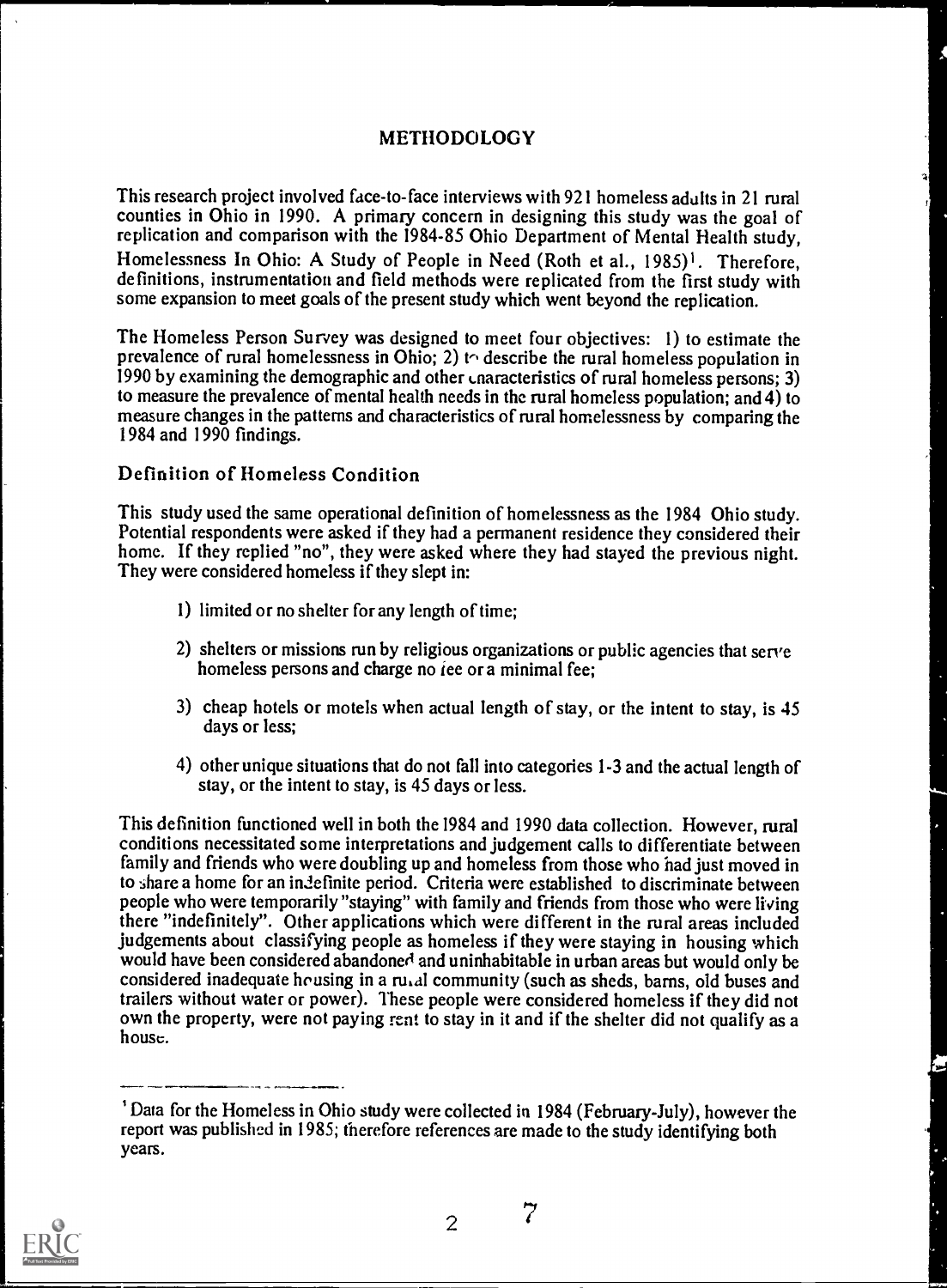#### Selection of Rural Counties

following the 1984 plan, Ohio's 88 counties were divided into five geographic regions (see Figure I). Thirteen counties were eliminated from the study as urban counties. They either had more than 200,000 in population or had a designated rural area less than the state mean of the total rural area per county (mean= 26.7 %). The 75 rural counties remaining were stratified by region. The random sample of 21 included the 16 randomly selected counties from the 1984 study and 5 new rural counties, one randomly chosen from each region. The term "rural" included all counties that are not in the urban designation. The identified rural counties included a variety of economies and population densities such as agricultural areas, small cities supported by small industry, resort areas and areas which are now growing because of adjacent cities. Table 1 presents data supporting the representativeness of the sample counties and a regional comparison of the rural counties. The 75 rural counties include 39.5 percent of the population of the state. The sample counties represent 26 percent of the rural county population in the state. The last three columns present the proportions of the rural population and the sample by regions.

#### Table I

| Regions   | N of<br>Total<br>Counties | N of<br>Rural<br>Counties | Pop. of<br>Rural<br><b>Counties</b> | % of State<br>Rural Pop. | % of State<br>Rural Pop.<br>in Sample<br>Counties | % of<br>Sample*** |
|-----------|---------------------------|---------------------------|-------------------------------------|--------------------------|---------------------------------------------------|-------------------|
| Northwest | 17                        | 16                        | 772,931                             | 18.3                     | 6.4                                               | 16.4              |
| Northeast | 18                        | $\mathbf{1}$              | 978,844                             | 23.2                     | 5.4                                               | 21.6              |
| Central   | 13                        | 12                        | 634,754                             | 15.0                     | 3.4                                               | 13.4              |
| Southwest | 17                        | 13                        | 808,375                             | 19.2                     | 6.2                                               | 27.0              |
| Southeast | 23                        | 23                        | 1,023,677                           | 24.3                     | 4.6                                               | 21.6              |
| Total     | 88                        | 75                        | 4,218,581**                         | 100.0                    | 26.0                                              | 100.0             |

#### Distribution of Rural Population\* and Sample in Ohio by Region

1990 projections, Ohio Data Users Center, 1988.

\*\* Represents 39.5% of the state population.

\* Percentage of completed interviews.

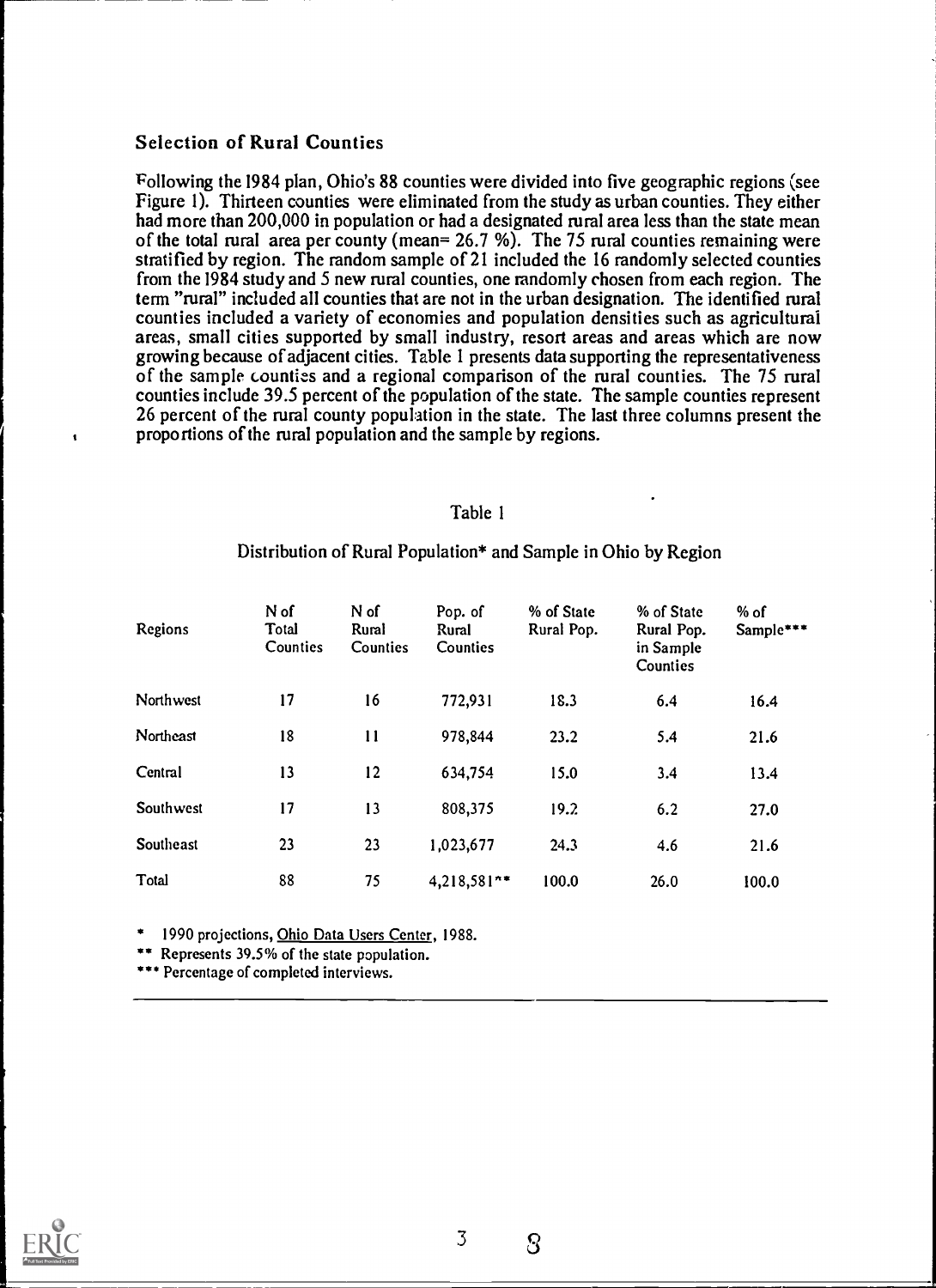

 $\overline{4}$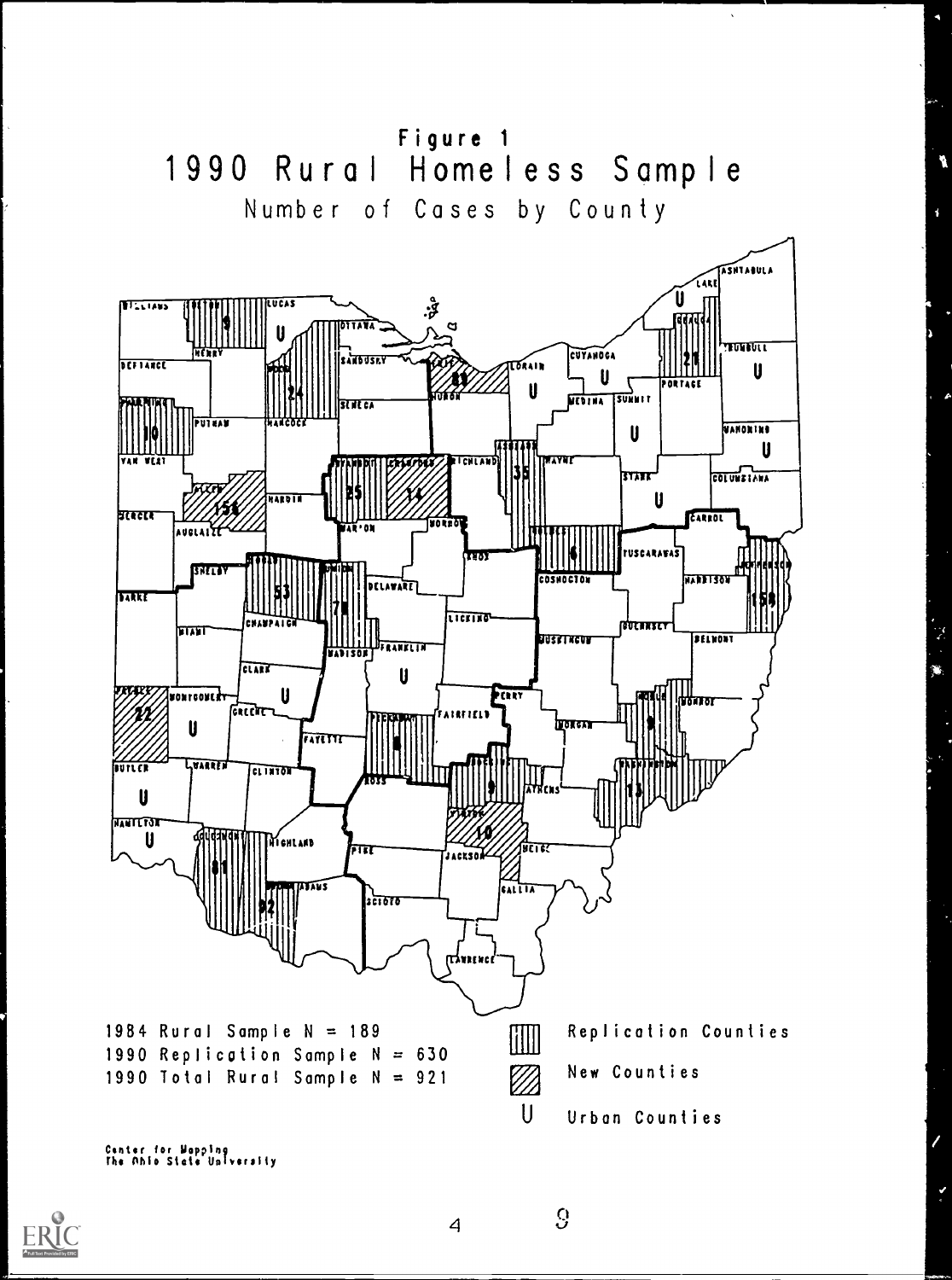Table 2 presents a comparison of the samples in 1984 and 1990. Since there were few homeless people in rural areas in the 1984 study  $(N=189)$  in the 16 county sample), the total population of homeless persons identified in these counties was interviewed. Because of the difficulty in finding homeless respondents in the 1984 study, Key Advisors were recruited to notify project staff as homeless people were identified in their counties. As a result of this careful purposive sampling strategy, the sample was assumed to be the best estimate of the population of homeless people in the rural counties sampled. In the 1984 study, Interviewers were not usually from the rural communities; rather they were sent in

#### Table 2

|                       |                          | <b>Rural Sample</b><br>$1984 N = 189$<br>$(16$ county) |                | Replication<br>$1990 N = 630$<br>$(16$ county) | <b>Full Sample</b><br>$(21 \text{ county})$ | 1990 N=921 |
|-----------------------|--------------------------|--------------------------------------------------------|----------------|------------------------------------------------|---------------------------------------------|------------|
| Region and County     | N                        | %                                                      | N              | %                                              | N                                           | %          |
| NORTHEAST REGION      |                          |                                                        |                |                                                |                                             |            |
| Erie                  |                          |                                                        |                | ٠                                              | 89                                          | 9.7        |
| Ashland               | 13                       | 6.9                                                    | 35             | 5.6                                            | 35                                          | 3.8        |
| Geauga                | $\pmb{0}$                | 0                                                      | 21             | 3.3                                            | 21                                          | 2.3        |
| Holmes                | $\mathfrak{g}$           | $\mathbf 0$                                            | 6              | 1.0                                            | 6                                           | $\cdot$    |
| <b>TOTAL</b>          | 13                       | 6.9                                                    | 62             | 9.9                                            | 151                                         | 16.4       |
| NORTHWEST REGION      |                          |                                                        |                |                                                |                                             |            |
| Allen                 |                          |                                                        |                |                                                | 156                                         | 16.9       |
| Wood                  | 11                       | 5.8                                                    | 24             | 3.8                                            | 24                                          | 2.6        |
| Paulding              | $\frac{2}{5}$            | 1.0                                                    | 10             | 1.6                                            | 10                                          | 1.1        |
| Fulton                |                          | 2.6                                                    | 9              | 1.4                                            | 9                                           | 1.0        |
| <b>TOTAL</b>          | 18                       | 9.5                                                    | 43             | 6.8                                            | 199                                         | 21.6       |
| <b>CENTRAL REGION</b> |                          |                                                        |                |                                                |                                             |            |
| Crawford              |                          |                                                        | $\blacksquare$ | ۰                                              | 14                                          | 1.5        |
| Union                 | 13                       | 6.9                                                    | 76             | 12.1                                           | 76                                          | 8.3        |
| Wyandot               | 18                       | 9.5                                                    | 25             | 4.0                                            | 25                                          | 2.7        |
| Pickaway              | $\pmb{8}$                | 4.2                                                    | 8              | 1.3                                            | 8                                           | .9         |
| <b>TOTAL</b>          | 39                       | 20.6                                                   | 109            | 17.4                                           | 123                                         | 13.4       |
| SOUTHEAST REGION      |                          |                                                        |                |                                                |                                             |            |
| Jefferson             | 30                       | 15.9                                                   | 158            | 25.1                                           | 158                                         | 17.2       |
| Washington            | $\overline{\phantom{a}}$ | 3.7                                                    | 13             | 2.1                                            | 13                                          | 1.4        |
| Noble                 | 8                        | 4.2                                                    | 9              | 1.4                                            | 9                                           | 1.0        |
| Hocking               | 10                       | 5.3                                                    | 9              | 1.4                                            | 9                                           | 1.0        |
| Vinton                |                          | $\blacksquare$                                         | $\bullet$      |                                                | 10                                          | 1.1        |
| <b>TOTAL</b>          | 55                       | 29.1                                                   | 189            | 30.0                                           | 199                                         | 21.6       |
| SOUTHWEST REGION      |                          |                                                        |                |                                                |                                             |            |
| Preble                |                          |                                                        |                |                                                | 22                                          | 2.4        |
| Clermont              | 29                       | 15.3                                                   | 82             | 13.0                                           | 82                                          | 8.9        |
| <b>Brown</b>          | 11                       | 5.8                                                    | 92             | 14.6                                           | 92                                          | 10.0       |
| Logan                 | 24                       | 12.8                                                   | 53             | 8.5                                            | 53                                          | 5.8        |
| <b>TOTAL</b>          | 64                       | 33.8                                                   | 227            | 36.0                                           | 249                                         | 27.0       |

#### Comparison of Interviews Completed by County - 1984 and 1990



5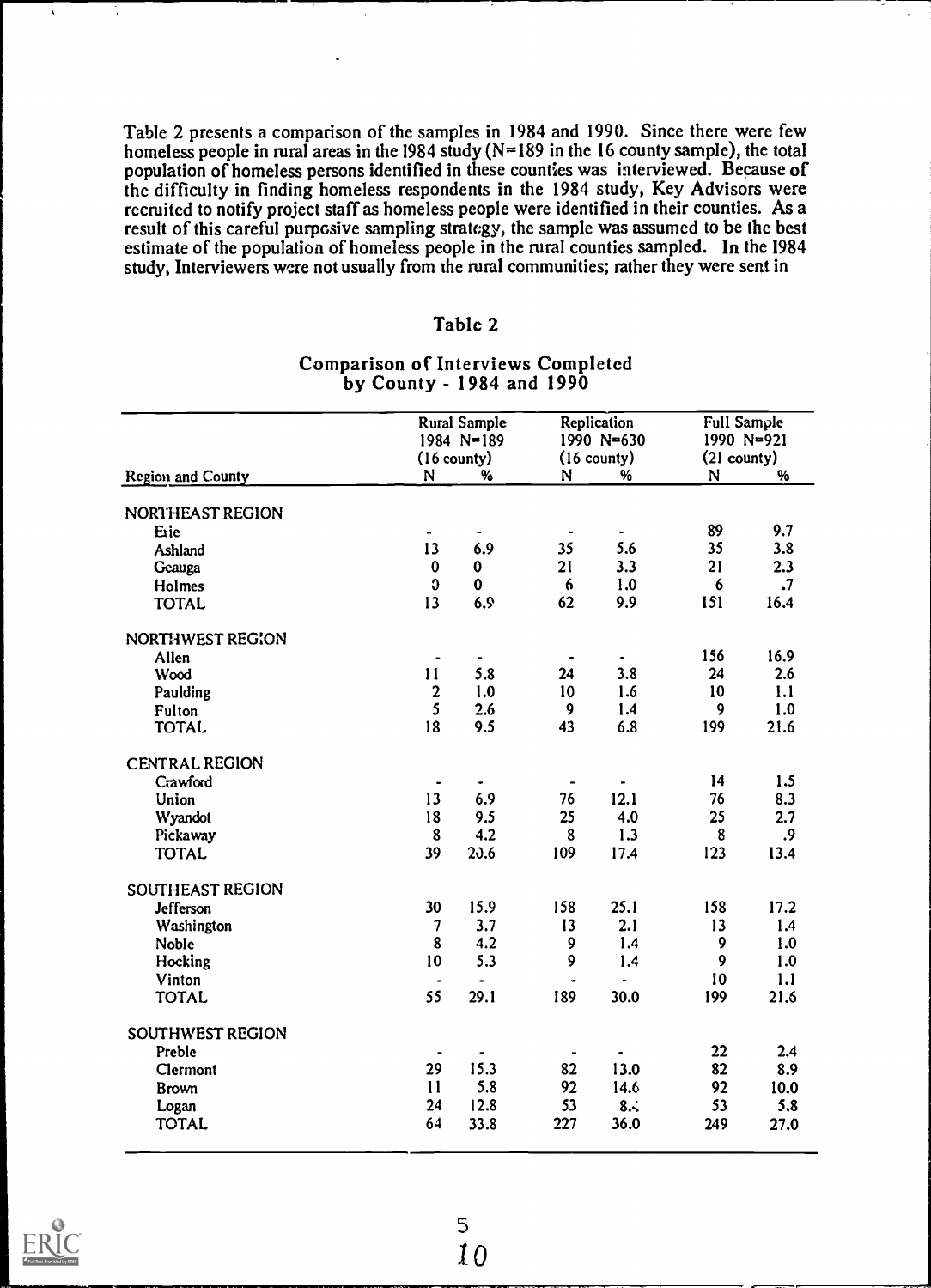when a Key Advisor called. To enhance the probability of capturing the total population of homeless people in 1990, the Interviewers were selected for their knowledge of the counties in which they interviewed. Interviewers and Key Advisors identified people who met the homeless eligibility criteria for the survey.

All adults found in the 21 sample counties who qualified as homeless during a six month period (February-July, 1990), were solicited for an interview. The project attempted to find the full population of homeless people in each county. Those identified and willing were interviewed. Therefore, the sample interv'ewed should be renresentative of the 75 rural counties in the state. Table 2 presents the distribution of the  $\frac{1}{2}90$  sample as well as the comparison samples of the 16 counties from 1984 and the 16 in replication in the 1990 sample. The 16 counties are fairly similar in sample distribution over the two time periods. The 1990 full sample is most comparable to the actual distribution of rural population by region (See Table 1).

#### Data Collection

Using the snowball technique and telephone contacts, meetings with advocacy groups, and field visits to the counties, the project staff established a Key Advisors network in each county and selected a person to serve as the County Coordinator. The Coordinator received refe.rals, assigned Interviewers when necessary and collected and reviewed interviews. The Coordinator was the link with the Interviewers in the counties. Columbus staff members built relationships with knowledgeable local resldents to ensure identification and solicitation of all homeless people. Key Advisors and Interviewers screened potential respondents and referred those who were appropriate and willing to the Coordinator or an Interviewer. A screening instrument was completed on those who met the criteria for homeless but either could not or did not want to be interviewed. This data were used to assess the possibility of bias in the sample.

The Principal Investigators supervised central office staff and the County Coordinators for quality assurance of data collection and for troubleshooting. The County Coordinators and the Interviewers were contract employees of the project. The County Coordinators received a monthly retainer, and a fee of \$30 was paid to the Interviewers for each completed interview.

As in 1984, this study attempted to locate and interview all of the homeless people in each of the 21 sample counties over the six-month data collection period. Key Advisors, as before, assisted the project in the location of homeless persons. A wide range of Key Advisors helped locate homeless people. They included church leade..s, hospital staff, civic club leaders, informal community leaders, bartenders and hc'el clerks, laundromat attendants, elected community officials as well as professional service providers such as health department staff, librarians, agricultural extension agents, postal workers, ministers, park rangers, neighborhood action groups, human service case workers, mental health workers and law enforcement officers. The sampling effort was both extensive and intensive.

The project was ambitious in its intent to capture all the homeless people in the sample rum; counties throughout the six months of data collection. It took  $v_i$  or ous efforts to identify and fully engage the local case finding and interviewing teams in all 21 counties.

Problems occurred in some of the counties such as resistance by an agency or key individuals to participation in case finding or differences in how the problem was viewed. In counties where the data collection efforts either began slowly or or were not being sustained over time, corrective actions were taken. These corrective actions involved such

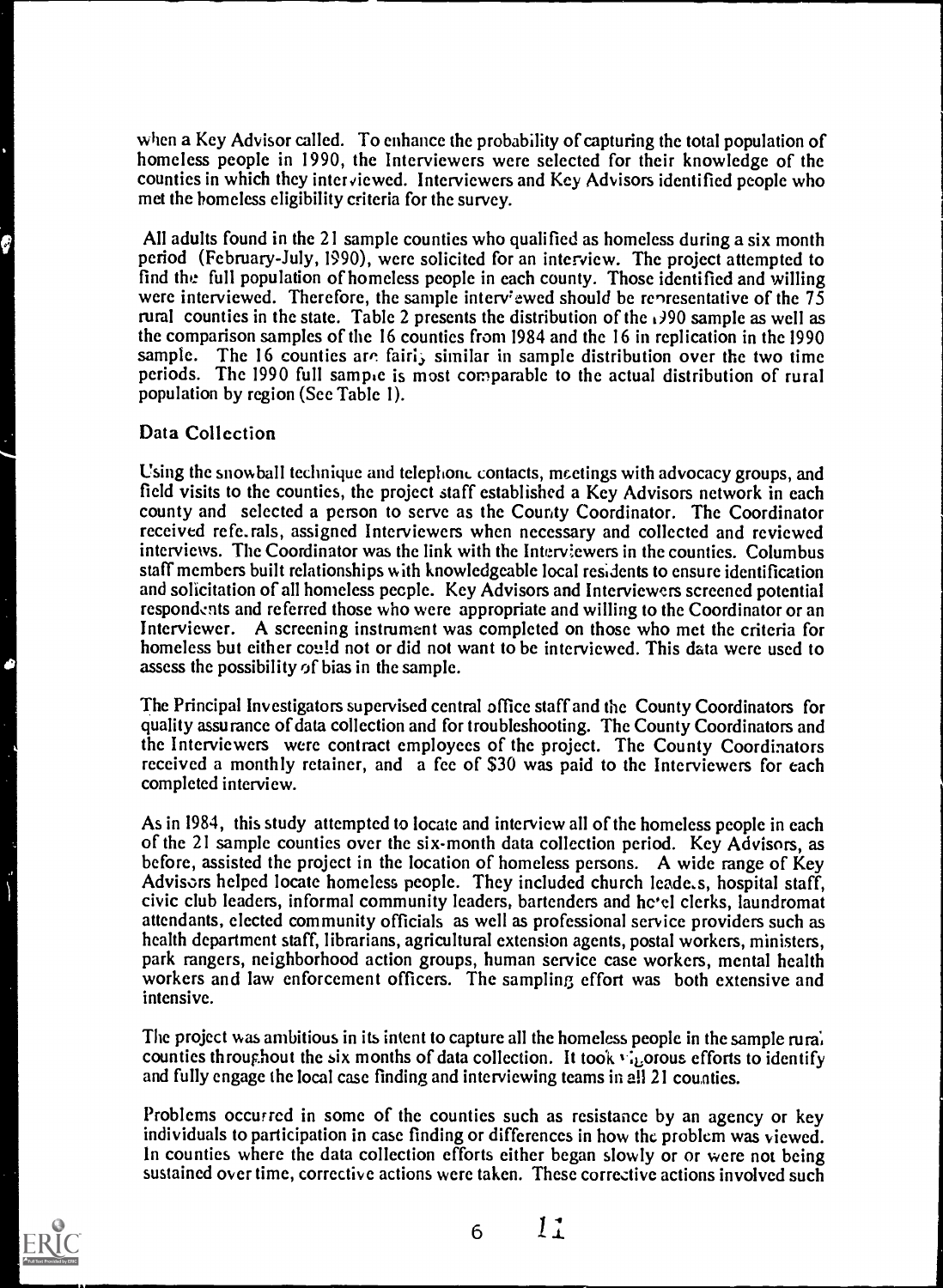central office efforts as ongoing recruitment and training of additional Interviewers, use of finders fees, technical assistance and in some cases deployment of Interviewers from outside the county. Phone arid on-site contact was maintained with relevant community groups and individuals on a weekly basis to achieve uniformity and accountability in the decentralized data collection effort.

Interviews with rural homeless people were easily completed once respondents were located. Interviews took place in offices, service settings, diners, motel rooms and cars as well as out-of-the way spots such as state parks, barns, laundromats, bars and under railroad tressels. Interviewers were prepared for these situations and had access to a small fund (\$100 per county) in order to offer food or assistance. Interviewers were trained to know community resources and make referrals for respondents who wanted services; however, they were cautioned to respect client wishes and not be coercive or break a respondent's confidentiality. Interviewers reported that most subjects found it helpful to talk about their problems. Many Interviewers were able to assist respondents with referrals or resource:. so some informal help was provided even though it was not inherent in the project.

Interviewers were carefully selected for their ability to use the instruments reliably and to respect the respondents. It was essential that Interviewers be viewed as trustworthy in their communities since the homeless respondents were often known to them. The ability to find and engage homeless people wa also an important factor in selection. Most Interviewers had at least a barhelors degree and training or experience in the social sciences or human services. More than 200 persons were trained for interviewing however 95 field people and five cential office staff conducted all the interviews. The interviewing staff was made up of both men and women of all age groups from college students to senior citizens. They were predominantly white but there were African American and Hispanic Interviewers as well.

To assure standardized use of the instruments, a training manual was provided to all Interviewers. The project staff conducted more than a dozen four-hour training sessioas for all County Coordinators and Interviewers. Potential Key Advisors were invited to training sessions to facilitate subject identification. Throughout the data collection period, new Interviewers were trained with care using the same materials and techniques.  $\angle A$ videotape of the training session was prepared and used to assure consistency.

#### Survey Instruments

The primary instrument in this research was the Homeless Person Survey Instrument. This questionr,aire was adapted from the instrument used in the 1984 study. Since this was a replication, much of the original material was used exactly as it was in 1984. It was expanded to include the following. health; drug and alcohol use/abuse; sexual activity and use of contraception, family structure of persons interviewed; more questions about the pattern of life prior to homelessness and questions about services usage. Consistent with the 1984 Ohio study, mental health was defined as being fret of psychiatric symptoms. The Psychiatric Status Schedule (Spitzer, Endicott, & Cohen, 1970) was used to opemtionalize the definition in both the original and the replication studies. The Homeless Person Survey Insrrurnent consisted of three sections:

#### Section 1: Demographic and Life Experience Information

This section contained 101 questions about the various characteristics and experiences of homeless people. The topics covered such things as living arrangements, reason for being homeless, patterns of homelessn ass, transience, use

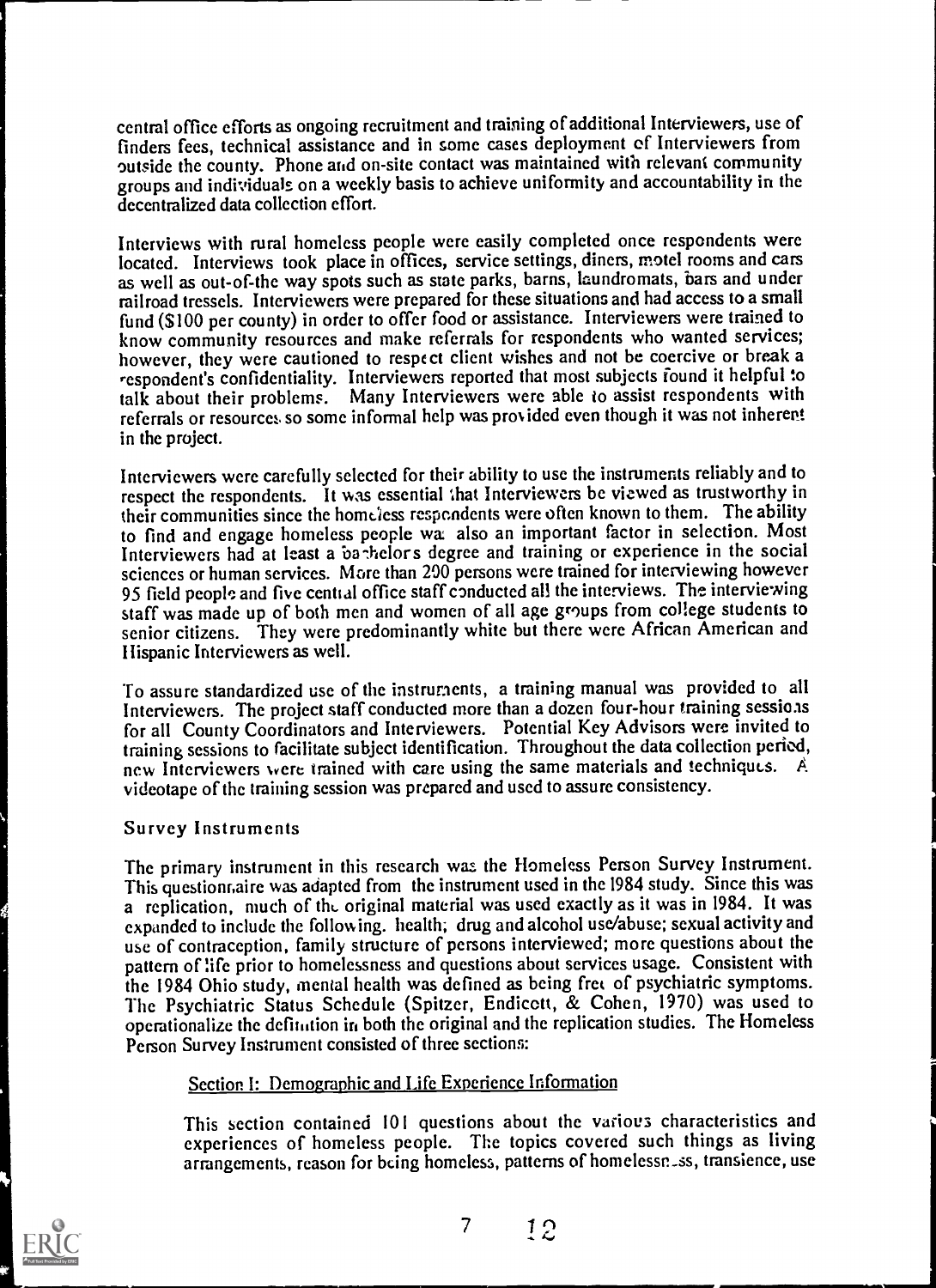of human services including mental health services, employment history, medical concerns, drug and alcohol usage, family structure and social support and general well-being.

#### Section II: Psychiatric Status Schedule

This section used 10 selected scales of the Psychiatric Status Schedule (PSS) developed by Spitzer, et. al. (1970). The 10 scales are: (1) Depression-Anxiety; (2) Suicide-Self Mutilation; (3) Speech Disorganization; (4) Inappropriate Affect, Appearance, Behavior; (5) Agitation-Excitement; (6) Interview Belligerence-Negativism; (7) Disorientation-Memory Impairment; (8) Retardation-Lack of Emotion; (9) Grandiosity; and (10) Suspicion-Persecutions Hallucinations. The scores from these scales were used to examine the relationship between psychiatric symptoms and various experiences as well as conditions and resources of homeless people. Findings from the PSS will be presented more fully in the final and special reports.

#### Section III: Interview Post-Mortem

This section of the questionnaire contained items that were completed after the interview by the Interviewers. These items are straightforward in content and included such things as setting where the interview occurred, respondent characteristics (gender, unusual behaviors), and an assessment of the accuracy of respondent's answers.

The large sample and the expanded questionnaire allowed the survey to cover structure and characteristics of homeless families, to obtain more complete information on health care and other differences in the rural counties. Interviews averaged about 45 minutes: although some took only 30 minutes, others lasted as long as two hours.

The Screening Form was the only other instrument used in the research. It was used to document characteristics which were observed when talking with a homeless per . 311 aven if they refused to be interviewed or if they were unable to be interviewed.

#### Data Analysis

Data analysis was conducted using the computer facilities of The Ohio State University.<br>The analyses were completed using Statistical Analysis System (S.A.S.) and the Statistical<br>Package for the Social Sciences (SPSS-X). P percentages describing the prevalence of homelessness and some characteristics of homeless people. Fuil analyses of statewide data, subpopulation studies, development of scales on problems such as mental illness, substance abuse, and development of patterns and typologies of rural homelessness will be contained in the final report.

## Methodological Issues

Application of the definition of homelessness became troublesome in the rural areas where urban definitions did not fit well, and where local resident- perception of homelessness is contrary to the operational definition used in the study. To guard against the use of multiple interpretations of homelessness, Interviewers were carefully selected across the state and required to attend training sessions on the study's methodology, with an emphasis on the operational definition of homelessness. In addition, Key Advisors and Interviewers were given written guidelines for determining eligibility of individuals for the study.

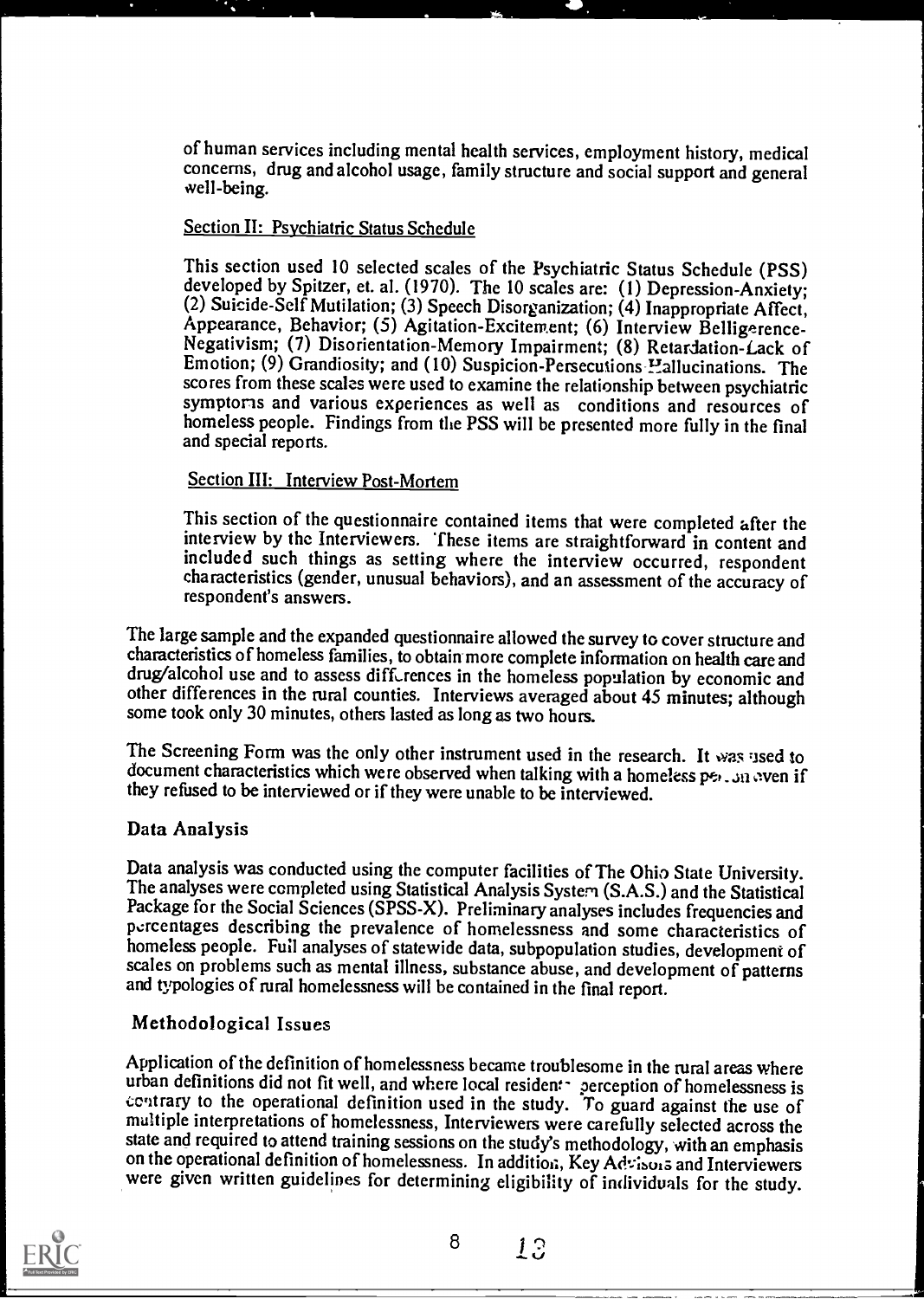Finally, all completed interviews were reviewed by the research staff to assure eligibility of the respondents.

The degree to which respondents answered questions honestly was a concern. When highly personal questions were asked; respondents were given the option of refusing to answer individual questions, if they felt uncomfortable about them. Further, Interviewers were asked to rate the respondents' levels of honesty as part of the postmortem section of the questionnaire. Overall, Interviewers rated respondents as being fairly to completely accurate 95.4 percent of the time.

The aim of this study was to interview all homeless people in a 21 county area over a six month period of time. Multiple procedures were used te locate homeless people throughout the geographic area of each county in the sampie. Some homeless people were unable to be interviewed and were counted in the brief screening forms. Others, living in their cars or public campgrounds, were highly mobile and more difficult to locate. While it is difficult to claim that all the homeless were interviewed, the size of the sample and the rigorous methods employed support the contention that those interviewed are a representative sample of the rural homeless in Ohio. A related issue is that of double counting. There were two methods employed to assure that each respondent was only in the sample once. First, each person was asked if he/she had been interviewed before, at the start of an interview. Since there was no payment for the interview, there was little incentive to repeat it. In addition, each interview had a code number comprised of the respondent's birthdate and first three letters of their last name. No  $\lambda$ : plicates were found in the analysis.

The data reported here are intended to be viewed as preliminary findings. Major variables have been selected for analysis about the rural homeless population in general. More complex analyses and descriptions of sub-populations will be completed and included in the final report.

#### FINDINGS

#### How Many Homeless Persons Are There?

Social scientists studying homelessness are frequently asked to estimate the prevalence and rates of homelessness. Since finding "all the homeless" is acknowledged as impossible, probability estimates are used. Using counts collected in randomly chosen areas, estimates can be made about similar geographic areas. Since those found cannot be an over-count and are most usually an under-count, these estimates are most reasonably considered a minimum.

The following is a summary of the calculations performed to estimate the amount of homelessness in rural Ohio daring a one year period. Using our intensive case finding system, the preject interviewed 921 homeless adults and documented the existence of  $480$ children with these adults over the six months of the study. Since the data represented a six month count, results were doubled. Estimates were calculated using the 1990 population projections for  $75$  rural counties and the rates of homelessness by region generated in the 21 randomly selected counties. Point estimates were calculated Lased on cluster sampling combined with stratification--the counties being the clusters and regions being the strata. Based on data in this study, a most conservative estimate is that there are at least 11,732 people who will be homeless in rural Ohio in the course of a year. The 95 percent confidence limits suggest this number could be as low as 6580 or as high as 16,886. Rates varied by geographic region and the rate for the state is almost two people per 1,000 of population in the 75 rural counties (see Table 3).

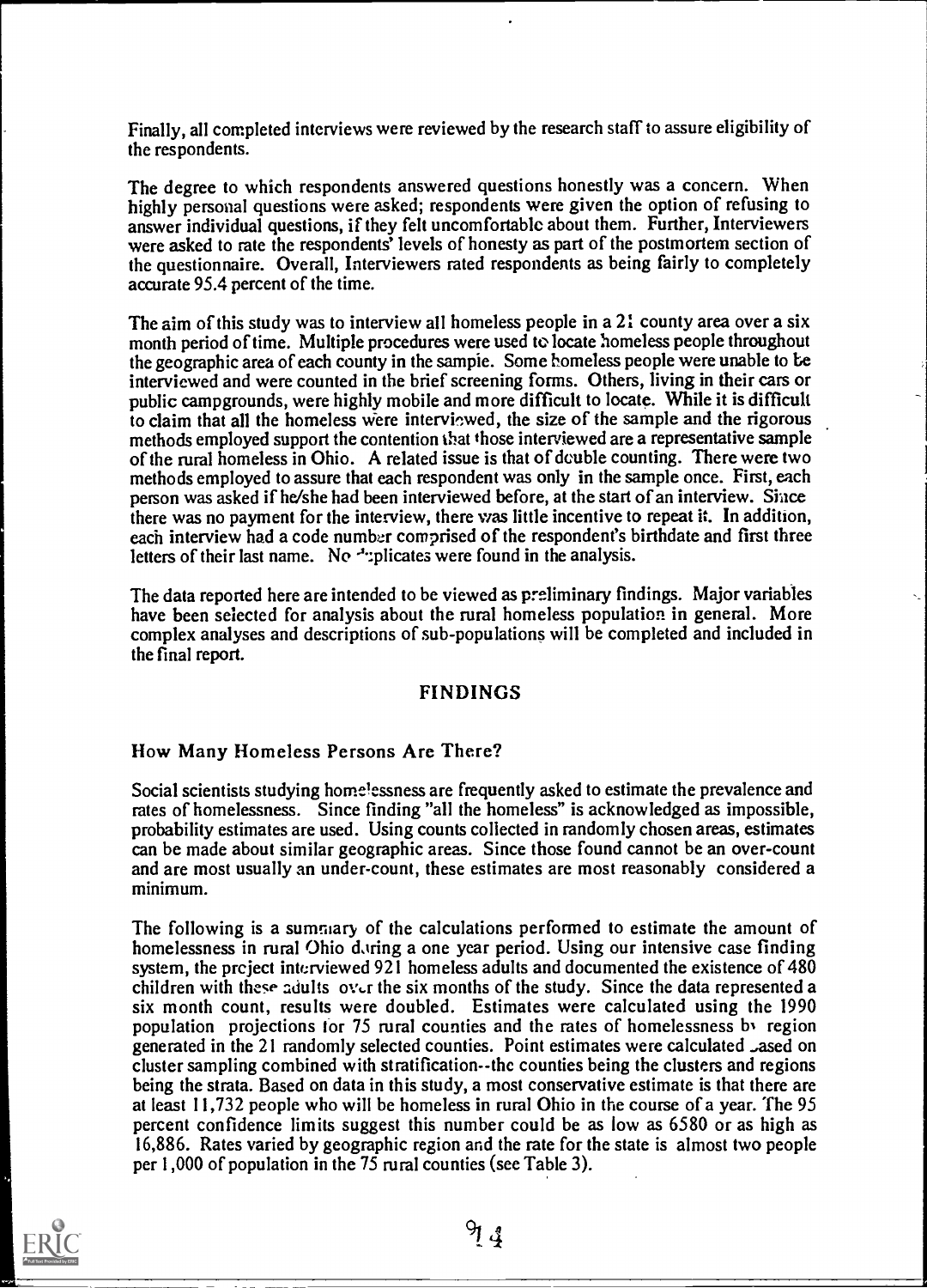## Table 3

|                  | Population* | % of<br>Region | <b>Rate 1984</b> | Rate 1990**<br>$(N=921)$ | Rate 1990 ***<br>$(N-1401)$ |
|------------------|-------------|----------------|------------------|--------------------------|-----------------------------|
| <b>NORTHEAST</b> |             |                |                  |                          |                             |
| Ashland          | 46,249      | 4.7            |                  |                          |                             |
| Erie             | 75,574      | 7.7            |                  |                          |                             |
| Geauga           | 75435       | 7.7            |                  |                          |                             |
| Holmes           | 30,973      | 3.2            |                  |                          |                             |
| <b>TOTAL</b>     | 228,231     | 23.3           | .00008           | .00066                   | .001                        |
|                  |             |                |                  |                          |                             |
| <b>NORTHWEST</b> |             |                |                  |                          |                             |
| Allen            | 105,104     | 13.6           |                  |                          |                             |
| Fulton           | 39,350      | 5.1            |                  |                          |                             |
| Paulding         | 19,894      | 2.6            |                  |                          |                             |
| Wood             | 107,199     | <u>13.9</u>    |                  |                          |                             |
| <b>TOTAL</b>     | 271,547     | 35.2           | .00011           | .0006                    | .0011                       |
| <b>CENTRAL</b>   |             |                |                  |                          |                             |
| Crawford         | 47,530      | 7.5            |                  |                          |                             |
| Pickaway         | 41,418      | 6.5            |                  |                          |                             |
| Union            | 32,358      | 5.1            |                  |                          |                             |
|                  |             |                |                  |                          |                             |
| Wyandot          | 22,053      | 3.5            |                  |                          |                             |
| <b>TOTAL</b>     | 143,359     | 22.6           | .00039           | .00085                   | .0011                       |
| <b>SOUTHEAST</b> |             |                |                  |                          |                             |
| Hocking          | 25,042      | 2.5            |                  |                          |                             |
| Jefferson        | 82,800      | 8.1            |                  |                          |                             |
| <b>Noble</b>     | 11,137      | 1.1            |                  |                          |                             |
| Vinton           | 11,280      | 1.1            |                  |                          |                             |
| Washington       | 65,197      | 6.4            |                  |                          |                             |
| <b>TOTAL</b>     | 125,456     | 19.2           | .00030           | .001                     | .0019                       |
|                  |             |                |                  |                          |                             |
| <b>SOUTHWEST</b> |             |                |                  |                          |                             |
| <b>Brown</b>     | 35,461      | 4.4            |                  |                          |                             |
| Clermont         | 147,588     | 18.3           |                  |                          |                             |
| Preble           | 38,617      | 4.8            |                  |                          |                             |
| Logan            | 39,662      | 4.9            |                  |                          |                             |
| <b>TOTAL</b>     | 261,328     | 32.4           | .00027           | .00095                   | .0016                       |
| <b>TOTAL</b>     | 1,099,921   |                |                  |                          |                             |

## Rates of Homelessness by Region - 1984 & 1990

\* 1990 projections, Ohio Data Users Center, 1988

\*\* 1990 sample without children

\*\*\* 1990 sample with children



 $\mathbf{r}=\mathbf{r}$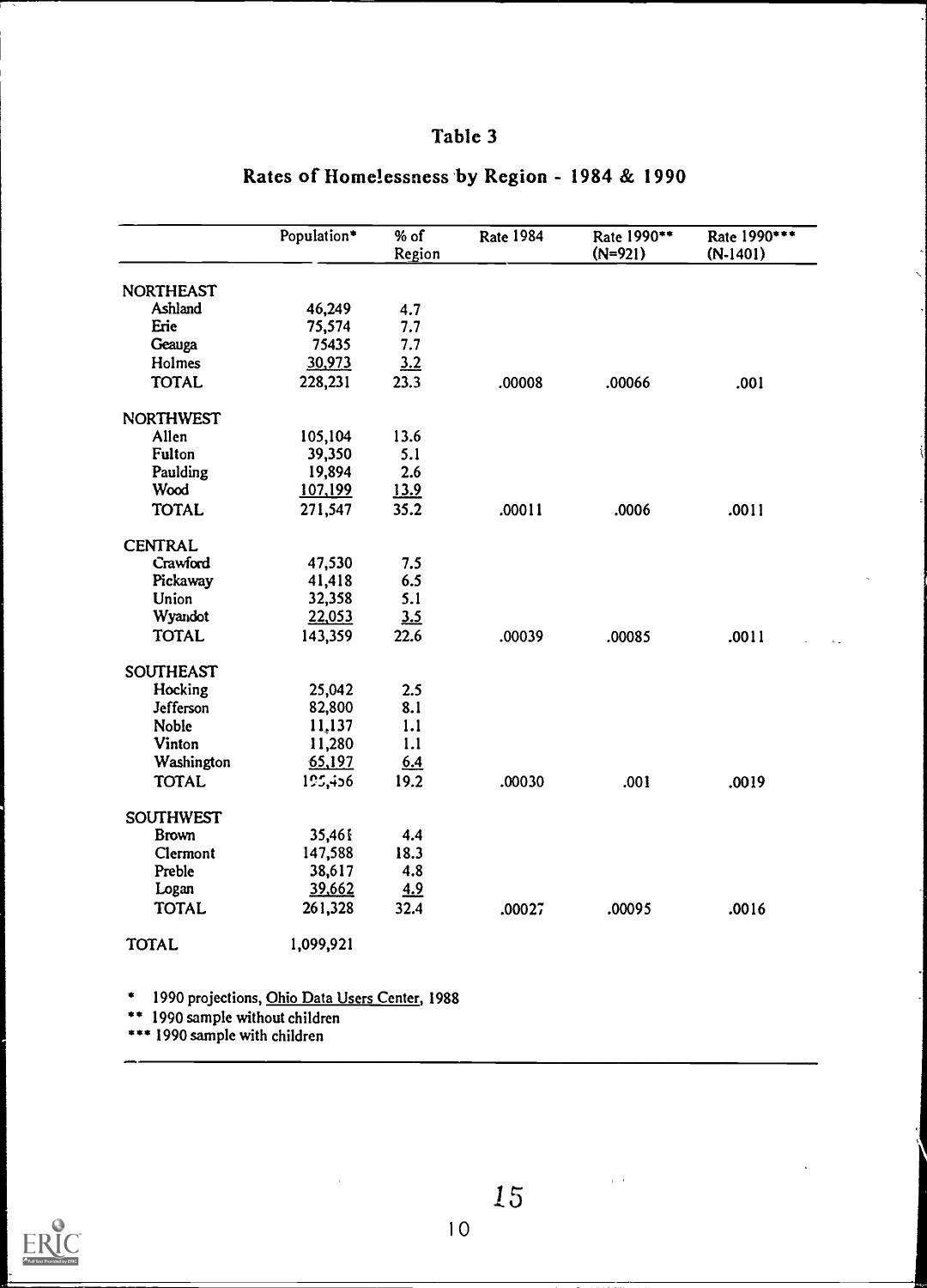Some homeless people who were identified were unable to be interviewed, however, a count was maintained so they could be included in our estimates. The number in this group ranged from 0 to 73 per county and averaged 18.2. Calculating for the 75 counties and the whole year another 2,730 people were added to the estimate. Therefore, using this data the number of homeless people in rural Ohio throughout a year is probably closer to 14,462, and the best estimate to the outside confidence limit could reasonably be estimated as high as 19,616 with a rate of 3.4 per thousand.

Using the  $1984$  data (Roth et al., 1985) which did not count children, the rate of homelessness for the state was calculated to be two per ten thousand people of population in the rural counties. This was an under-count since children were excluded so it is difficult to make a direct comparison. Although further analysis will be done to estimate the rate of change, it is clear that there is a substantial increase in the numbers of homeless people in rural areas of Ohio in 1990 as col pared with 1984.

What Are Their Characteristics?

Preliminary analysis revealed some important characteristics of homeless people in rural communities. These characteristics include information about their gender, age, education and other demographics. Patterns of homelessness are also described.

Demographics. A summary of the respondents' characteristics is presented in Table 4. Of the 921 horr -less people interviewed in this study,  $446$   $(48.4\%)$  were male and  $475$ (51.6%) were female. Minorities accounted for 14.3 percent of the sample (10.1% African American); by comparison, the average percentage of African Americans in our sample counties, according to the 1980 Census was only 1.8 percent per county.

The age range of homeless respondents was 18 to 85 years. The mean age was 31.5 years and the median was 29 years. Seventy-eight percent of the respondents were between 18 and 39 years. Only 8 percent were age 50 and older. Over half of the homeless respondents had graduated from high school (56.5%) and 13.5 percent had either attended or graduated from college. Thirty-five percent had completed grades nine through eleven while only 7.6 percent had an education of eighth grade or less.

Nearly one-third (31.9%) of the homel:ss respondents had, never been married, 38.9 percent were separated, divorced, or widowed, and 28.1 percent were married or living together. Almost fourteen percent (13.7%) of the homeless persons were military service veterans including 4.6 percent who reported being Vietnam-era veterans; 85.8 percent reponed that they had not previously served in the military.

Patterns of Homelessness. At the time of being interviewed, 14.6 percent of the homeless respondents reported living in limited forms of shelter (cars, abandoned buildings, and public facilities) or having no shelter; 39.2 percent reported living in missions, shelters, or cheap hotels and motels. Nearly one-half (46.2%) were living in other places: 27.3 percent with family members and 18.9 percent with friends (See Table 5).

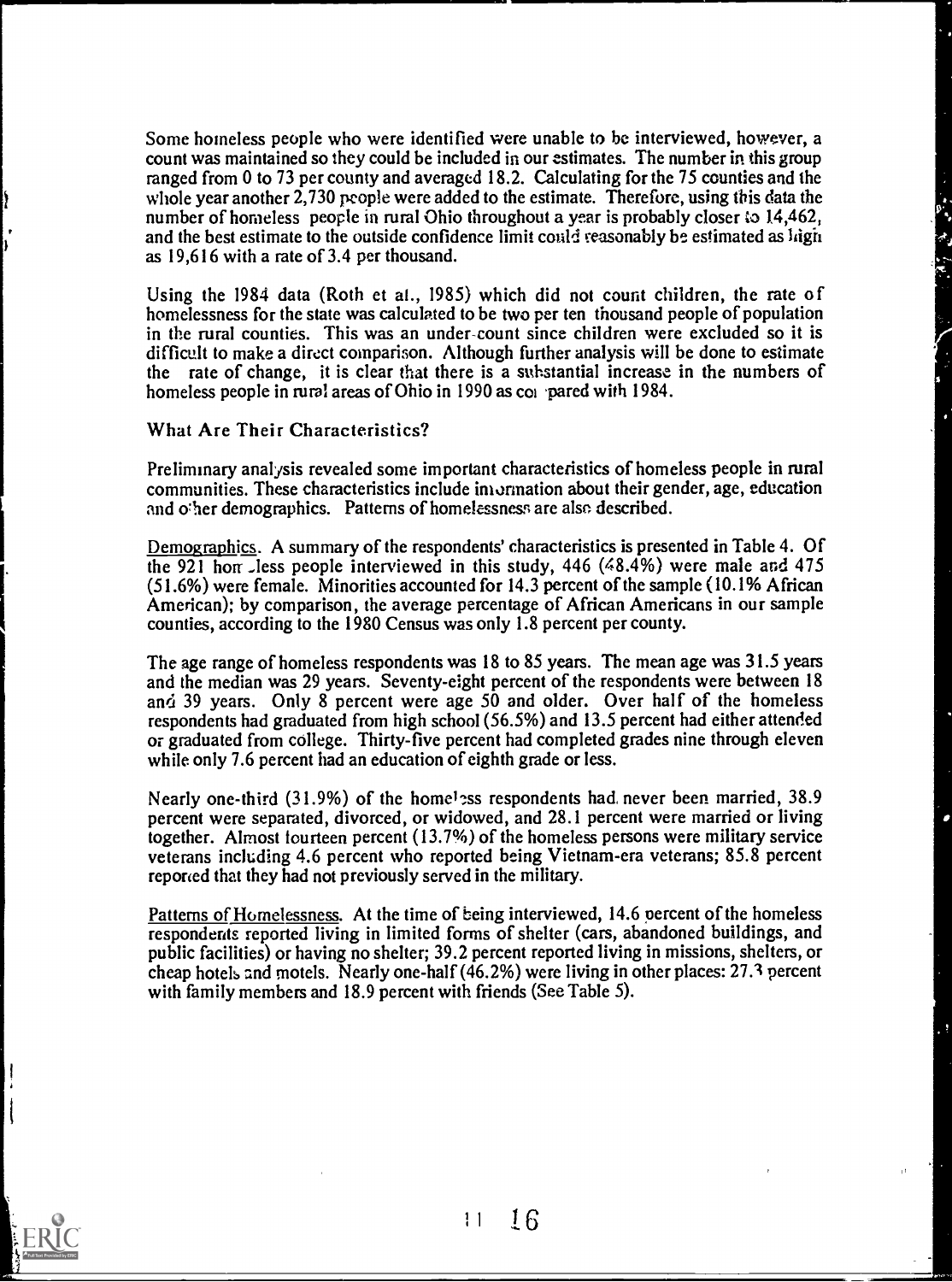## Table 4

| Characteristics                               | $\overline{\textsf{N}}$   | %                       |  |
|-----------------------------------------------|---------------------------|-------------------------|--|
|                                               |                           |                         |  |
| <b>SEX</b>                                    |                           |                         |  |
| <b>Male</b>                                   | 446                       | 48.4                    |  |
| Female                                        | 475                       | 51.6                    |  |
| <b>TOTAL</b>                                  | 921                       | 100.0                   |  |
| <b>ETHNICITY</b>                              |                           |                         |  |
| White                                         | 781                       | 84.8                    |  |
| <b>Black</b>                                  | Ý3.                       | 10.1                    |  |
| Hispanic                                      | 23                        | 2.5                     |  |
| <b>Other</b>                                  | 16                        | 1.7                     |  |
| No answer                                     | 8                         | 0.9                     |  |
| <b>TOTAL</b>                                  | 921                       | 100.0                   |  |
| AGE                                           |                           |                         |  |
| 18-29 years                                   | 481                       | 52.3                    |  |
| 30-39 years                                   | 241                       | 26.0                    |  |
| 40-49 years                                   | <b>i25</b>                | 13.7                    |  |
| 50-59 years                                   | 46                        | 3.0                     |  |
| 60 years and over                             | 25                        | 2.7                     |  |
| No answer                                     | $\overline{\phantom{0}3}$ | 0.3                     |  |
| TOTAL                                         | 921                       | 0.001                   |  |
| <b>EDUCATION</b>                              |                           |                         |  |
| 1.8 grades                                    | 76 <sub>2</sub>           | 7.6                     |  |
| $9-11$ grades                                 | 322                       | 35.0                    |  |
| High school grad +                            | 521                       | 56.5                    |  |
| No answer                                     | $_{-8}$                   | 0.9                     |  |
| <b>TOTAL</b>                                  | 921                       | 100.0                   |  |
|                                               |                           |                         |  |
| MARITAL STATU3                                | 259                       | 28.1                    |  |
| Married/living together<br>Separated/divorced | 340                       | 36.9                    |  |
| Widowed                                       | 18                        | 2.0                     |  |
| Never been married                            | 294                       | 31.9                    |  |
| No answer                                     | 10                        | $\overline{\mathbf{H}}$ |  |
| <b>TOTAL</b>                                  | 921                       | 100.0                   |  |
|                                               |                           |                         |  |
| <b>VETERAN STATUS</b>                         |                           |                         |  |
| <b>Yes</b>                                    | 126                       | 13.7                    |  |
| (Vietnam Veteran)                             | (42)                      | (4.6)                   |  |
| No                                            | 790                       | 85.8                    |  |
| No answer                                     | <u>5</u>                  | 0.5                     |  |
| <b>TOTAL</b>                                  | 921                       | 100.0                   |  |
|                                               |                           |                         |  |

#### Demographics 01 the Homeless Sample - 1990  $N = 921$



1 2

17

-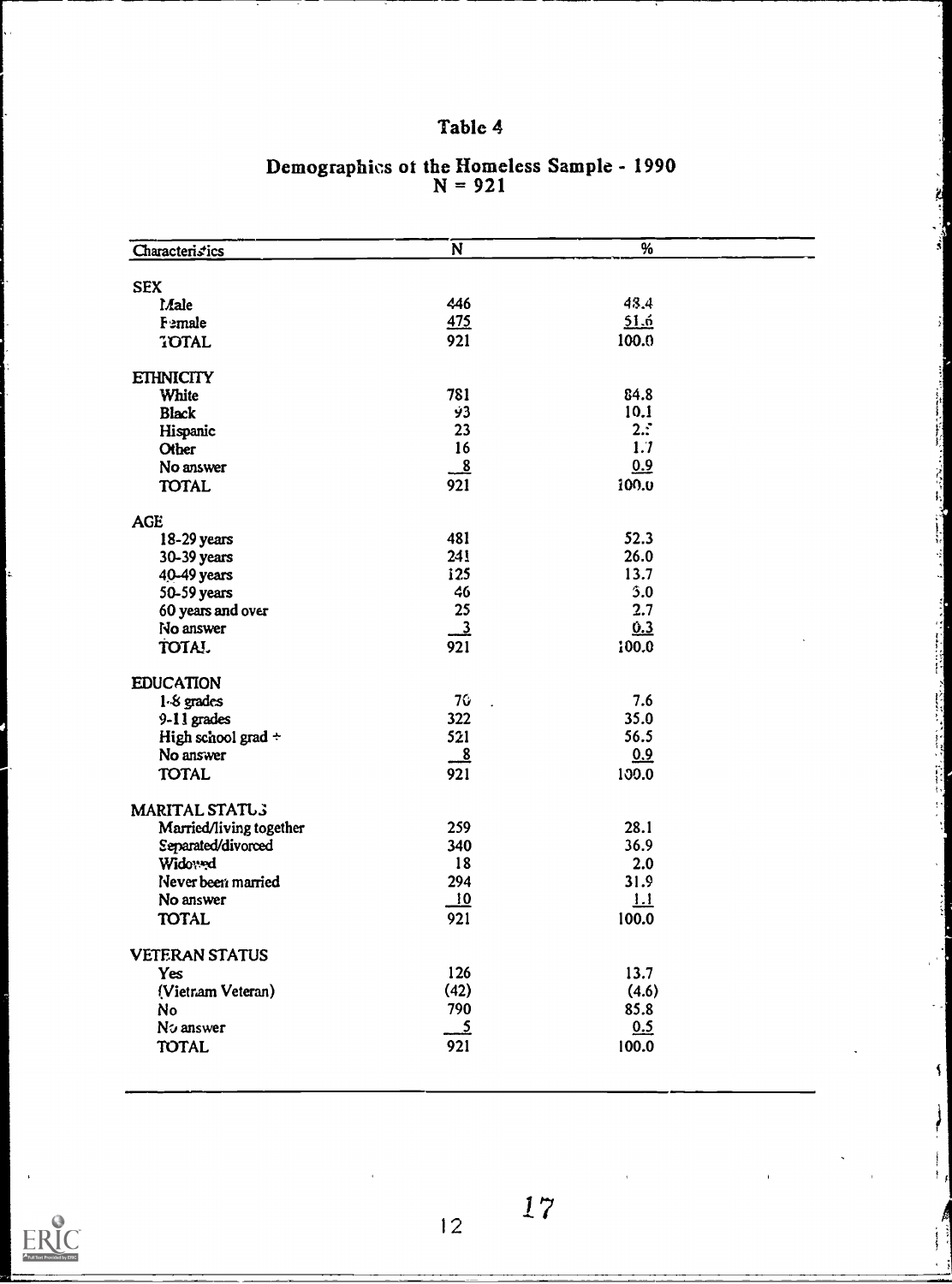#### Table 5

| 280 | 30.4                                     |                   |
|-----|------------------------------------------|-------------------|
| 241 | 26.2                                     |                   |
| 174 | 18.9                                     |                   |
| 58  | 6.3                                      |                   |
| 47  | 5.1                                      |                   |
| 16  | 1.7                                      |                   |
| 105 | 11.4                                     |                   |
|     |                                          |                   |
|     |                                          |                   |
| 425 | 46.2                                     |                   |
| 276 |                                          |                   |
|     | 9.2                                      |                   |
| 73  | 7.9                                      |                   |
|     | 4.2                                      |                   |
| 23  | 2.5                                      |                   |
| 483 | 52.4                                     |                   |
|     |                                          |                   |
|     |                                          |                   |
|     |                                          |                   |
|     | 85<br>39<br>49 days<br>1 day to 14 years | 30.0<br>$\bullet$ |

#### Patterns of Homelessness - 1990  $N = 921$

For many of the respondents, homelessness was a relatively new experience. Nearly 89 percent of those interviewed had been homeless for one year or itss, half for 49 days or less. Some respondents had been homeless for extended periods, including 21 persons who had been homeless for more than 5 years. The mean length of time homeless for all persons in the sample was just over 7 months.

Regarding mobility, 52.4 percent of the respondents were either permanent  $\sigma$ r long-term (more than one year) residents of the area where they were interviewed. Thirty percent were recent arrivals having lived in the area for four weeks or less. Over one-half of the non-permanent residents (51.1%) had moved from another state, while 48.6 percent had moved from another Ohio county to their current county of residence.

Respondents were asked to identify the most important reason for their current homelessness. Economic factors (unemployment, problems paying rent and eviction), were cited by 45.1 percent of the sample. Family problems (family conflict and dissolution) were cited by 30.4 percent of the respondents. Only 2.4 percent stated that



 $13 \t18$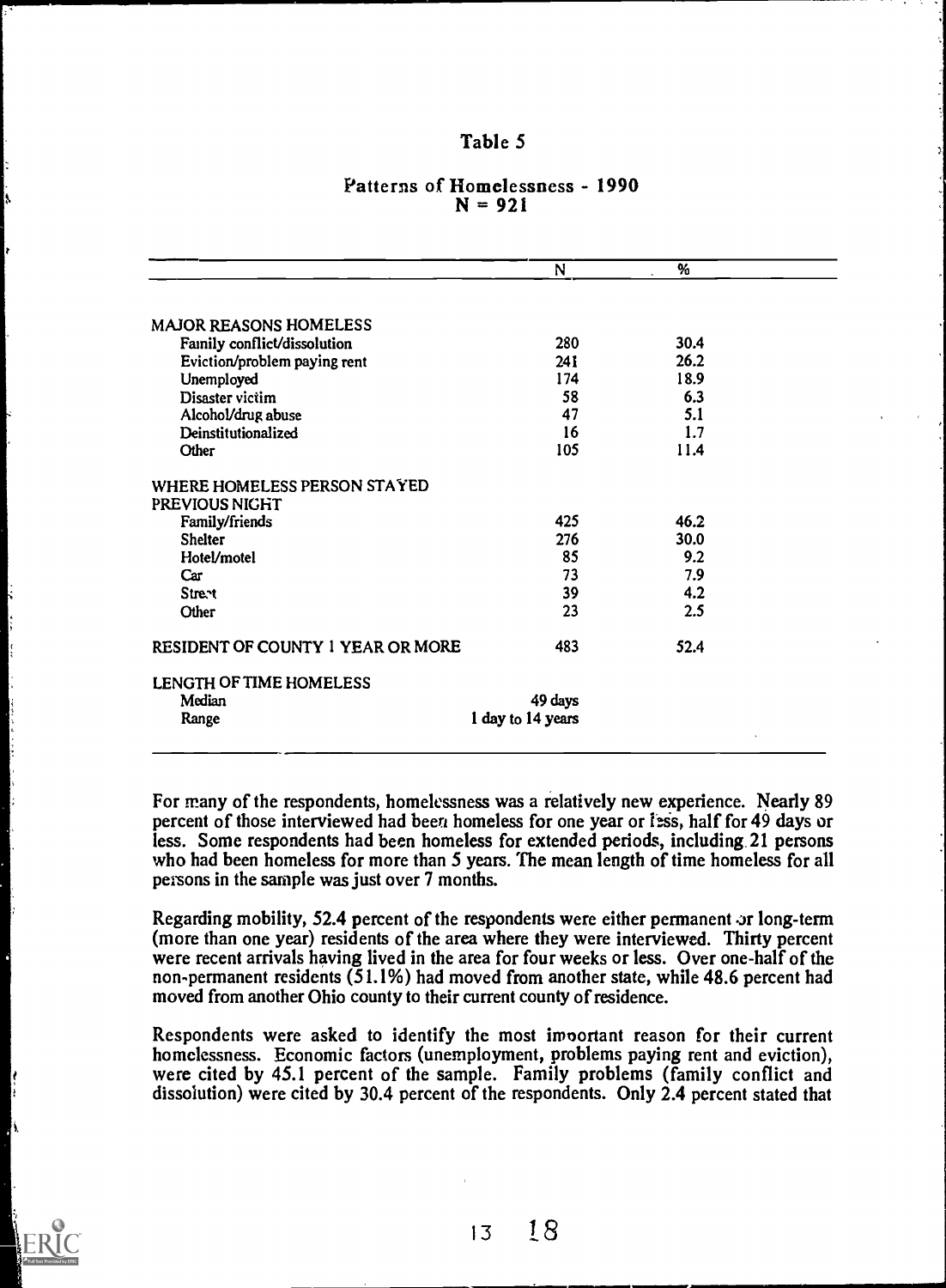| <b>Resources Available</b>    | N     | $\%$   |  |
|-------------------------------|-------|--------|--|
|                               |       |        |  |
| EMPLOYMENT HISTORY            |       |        |  |
| Have been employed            | 828   | 89.9   |  |
| Worked in past month          | 287   | 31.2   |  |
| Worked full-time              | (124) | (43.2) |  |
| <b>INCOME IN PAST MONTH</b>   | 623   | 67.6   |  |
| <b>MAJOR SOURCE OF INCOME</b> |       |        |  |
| Earnings                      | 241   | 26.2   |  |
| Welfare                       | 240   | 26.1   |  |
| SS/pension                    | 19    | 2.0    |  |
| <b>SSVSSDI</b>                | 66    | 7.2    |  |
| Family/friends                | 30    | 3.3    |  |
| RELATIVES YOU CAN COUNT ON    | 481   | 52.2   |  |
| FRIENDS YOU CAN COUNT ON      | 487   | 52.9   |  |

#### Resources Available to Homeless Persons - 1990  $N = 921$

## Table 7

#### Indicators of Service Needs - 1990  $N = 921$

|                                      | N   | %                |
|--------------------------------------|-----|------------------|
|                                      |     |                  |
| <b>MENTAL HEALTH</b>                 |     |                  |
| Prior hospitalization                | 151 | 16.4             |
| Serious psychiatric problems         | 41  | 4.4              |
| Serious behavior problems            | 59  | 6.4              |
| PHYSICAL HEALTH                      |     |                  |
| Health problems                      | 233 | 25.3             |
| No medical care for more than a year | 266 | 28.8             |
| Contraception                        |     |                  |
| don't use                            | 510 | 55.4             |
| Pregnant                             | 39  | $8.2$ (of women) |
| not receiving prenatal care          | 11  | $2.3$ (of women) |
| SOUGHT HELP FOR ALCOHOL PROBLEM      | 154 | 16.7             |
| SERVED TIME IN PRISON                | 96  | 10.4             |
| USED BATTERED WOMEN'S SHELTER        | 43  | 4.7              |
| OUT OF HOME CARE AS A CHILD          | 123 | 134              |



 $\bar{\mathbf{r}}$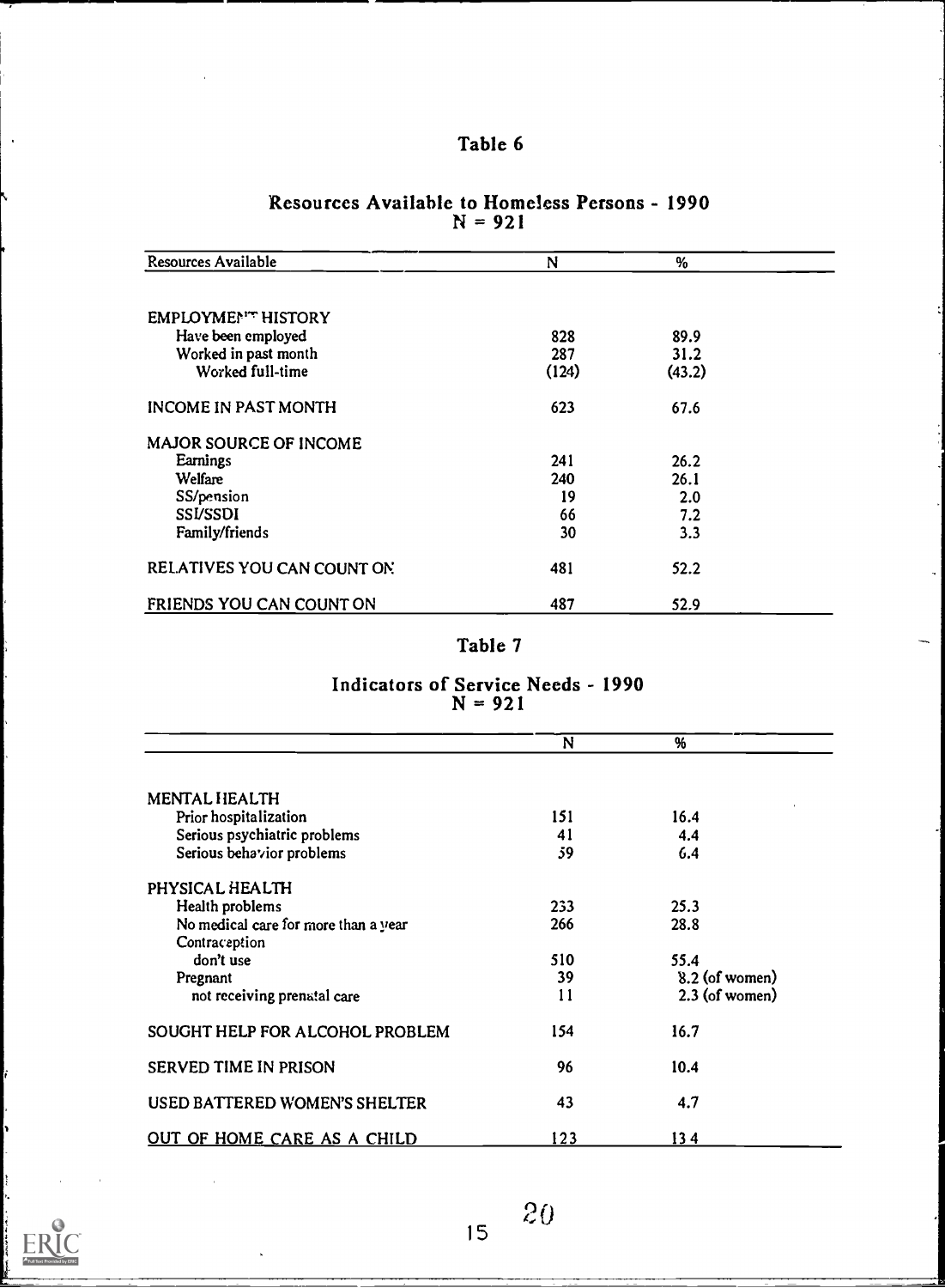Women and Pregnancy. Thirty-nine (8.2%) of the female respondents reported being pregnant at the time of the interview; eleven, a little over a third, reported they were not receiving prenatal care. Of the twenty-eight homeless women in pre-natal care, 64.3 percent reported using public health clinics.

Sexual Activity and Use of Contraceptives. In order to assess risk for AIDS, other venereal diseases and pregnancy respondents were asked if they would discuss personal questions about contraceptives. One hundred one respondents (11%) stated that they had no sexual partner in the past six months. Use of contraceptives among the other respondents ranged from 0 to 100 percent of the time. More than half of all respondents (55.4%) reported they did not use contraceptives. Of the 712 respondents (77.3%) who stated that they were sexually active, 45.7% used some form of contraceptive. Of those who reported using contraceptives, the most frequently used methods were pills, condoms, and sterilization. However, condoms were only used by 11.1 percent of those sexually active.

Other Problems. The seriousness of problems and implications for service needs will be identified in subsequent data analysis. At this stage it can be reported that 16.7 percent  $(N=154)$  stated they had sought help for an alcohol problem, 10.4 percent had served time in prison and 4.7 percent (9.1 percent of the women) had used a battered women's shelter in the month prior to the interview.

What are the Characteristics of Homeless Families?

The survey interviewed 247 adults who were heading family units with 480 children under 18 years of age with them. This comprised 26.8 percent of the adult sample. Table 8 displays the demographic characteristics of these families.

Most of these families were headed by single parents, (67.9%) with only about a third of these families headed by two adults. Only three of the single parents were fathers. Racial composition was comparable to the total sample but the heads of families were younger (median = 27 years) and less educated than the sample of adults as a whole.



 $\mathcal{Z}_+^*$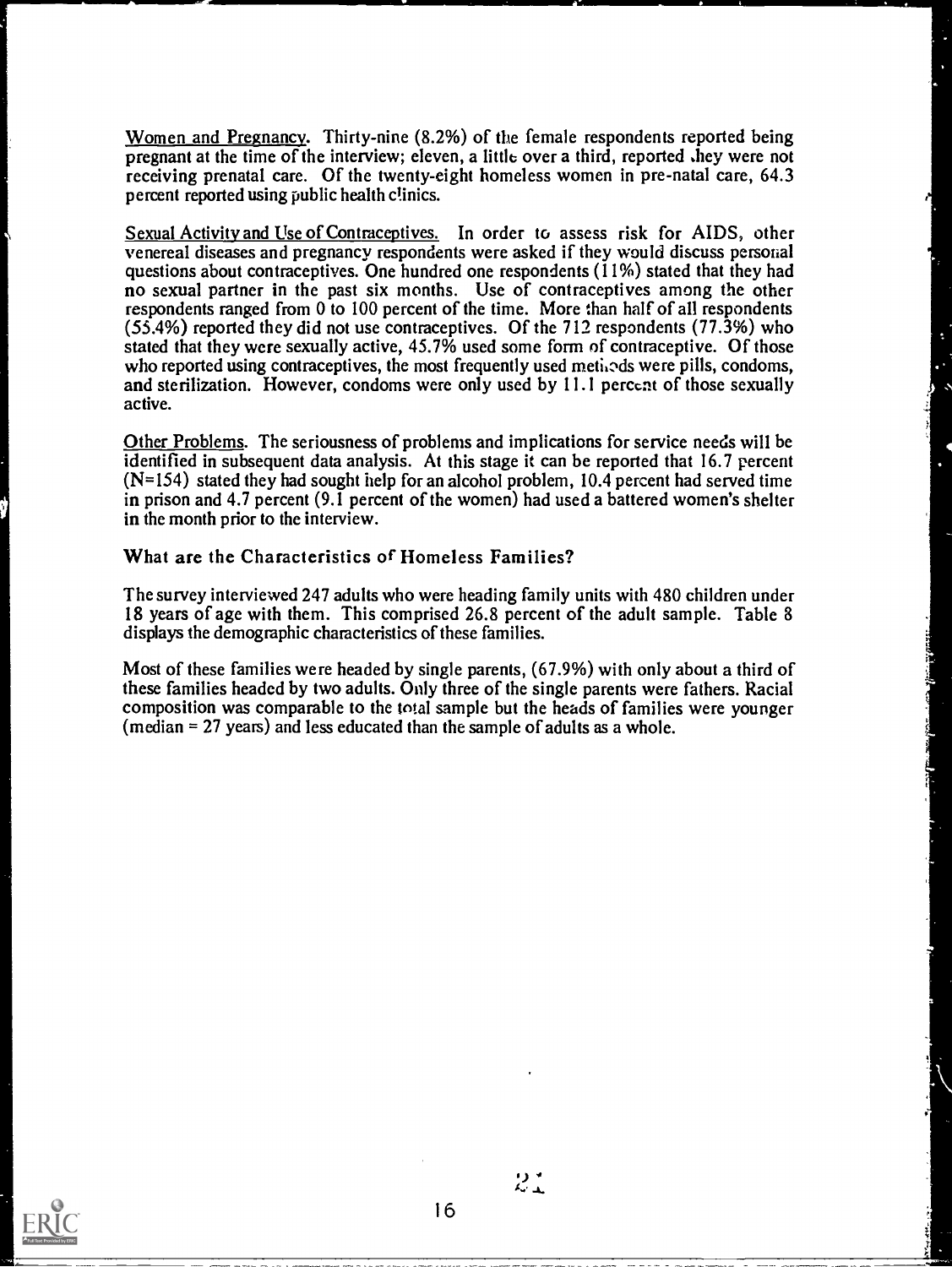### Table <sup>q</sup>

| 168          | 68.0          |  |
|--------------|---------------|--|
| 79           | 32.1          |  |
|              |               |  |
| 9            | 3.6           |  |
| 105          | 42.5          |  |
| 133          | 53.8          |  |
|              |               |  |
| 209          | 84.6          |  |
| 26           | 10.5          |  |
| 4            | 1.6           |  |
| 7            | 2.8           |  |
| $\mathbf{1}$ | $\mathbf{.4}$ |  |
|              |               |  |
| 95           | 38.5          |  |
| 88           | 35.6          |  |
| 40           | 16.2          |  |
| 12           | 4.9           |  |
| 11           | 4.4           |  |
| 1            | $\cdot$       |  |
|              |               |  |
| 480          |               |  |
| 27 years     |               |  |
|              |               |  |

#### Characteristics of Homeless Families - 1990  $N = 247$

Families were homeless on the average for 40 days (49 days for the total sample) with a range from one day to more than 4 years. Economic and family conflict factors were more likely to be reasons for homelessness in families than in the adult group as a whole. Families were less transient and more likely to be staying with other family members or friends than the total respondent group (See table 9).



 $\hat{\mathcal{N}}_{\mathbf{v}_2}$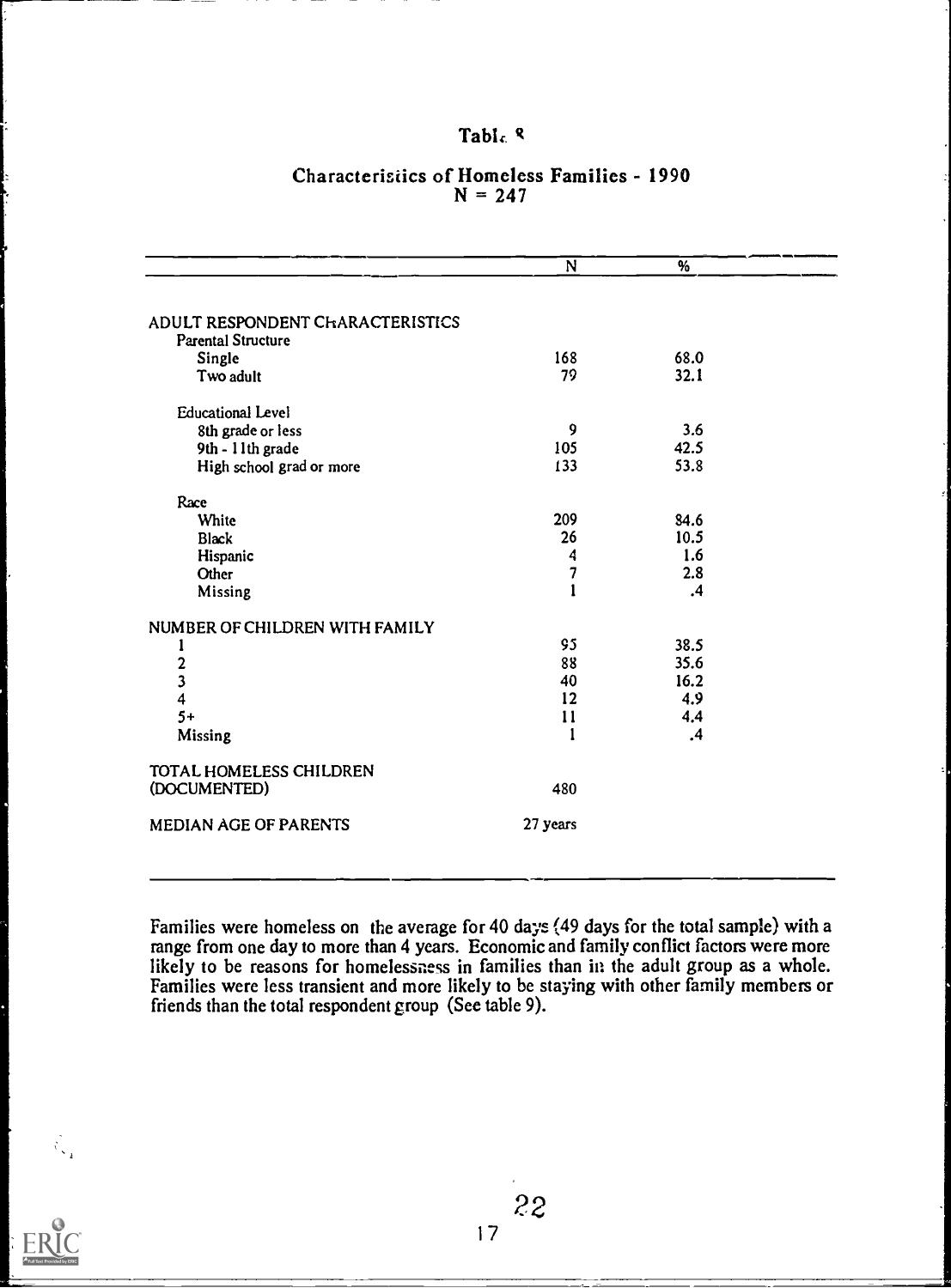#### Table 9

|                                                | N                | %    |  |
|------------------------------------------------|------------------|------|--|
|                                                |                  |      |  |
| <b>MAJOR REASONS HOMELESS</b>                  |                  |      |  |
| Family conflict/dissolution                    | 92               | 37.3 |  |
| Eviction/problem paying rent                   | 78               | 31.6 |  |
| Unemployed                                     | 29               | 11.7 |  |
| Disaster victim                                | 24               | 9.7  |  |
| Alcohol/drug abuse                             | 6                | 2.4  |  |
| <b>Other</b>                                   | 18               | 7.3  |  |
| WHERE HOMELESS FAMILY STAYED<br>PREVIOUS NIGHT |                  |      |  |
| Family/friends                                 | 149              | 60.3 |  |
| <b>Shelter</b>                                 | 58               | 23.5 |  |
| Hotel/motel                                    | 22               | 8.9  |  |
| Car                                            | 11               | 4.5  |  |
| <b>Street</b>                                  | 3                | 1.2  |  |
| Other                                          | 4                | 1.6  |  |
| RESIDENT OF COUNTY 1 YEAR OR MORE              | 142              | 57.5 |  |
| LENGTH OF TIME HOMELESS                        |                  |      |  |
| Median                                         | 40 days          |      |  |
| Range                                          | 1 day to 4 years |      |  |

#### Homeless Families: Patterns of Homelessness - 1990  $N = 247$

## Is The Homeless Population Changing?

To make comparisons between the populations of rural homeless people in 1984 and 1990, the study used exactly the same methods and questions in 16 of the counties both times. Tables 10 and 11 present characteristics of the 16 county homeless populations during the two time periods. These findings report only descrip jve comparisons of the two groups as a whole. Additional analyses to control for age, gender and other variables and significance tests will be completed for the final report.

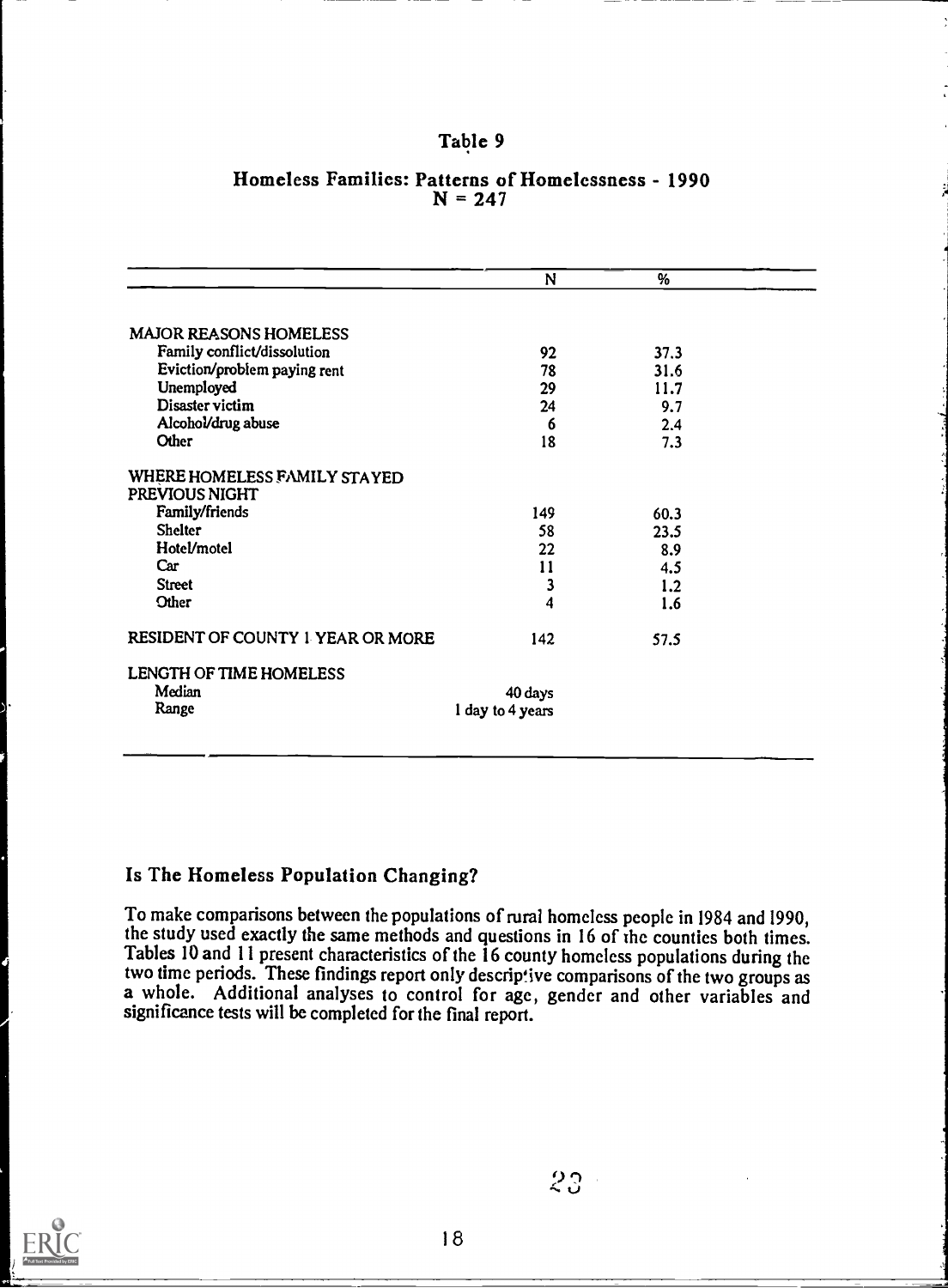## Table 10

## Comparison of Demographics of the Rural Homeless Samples - 1990 and 1984

|                         | $1990 (N = 630)$ |                               | $1984 (N = 189)$        |                         |  |
|-------------------------|------------------|-------------------------------|-------------------------|-------------------------|--|
| Characteristics         | $\mathbf N$      | %                             | N                       | ₩                       |  |
|                         |                  |                               |                         |                         |  |
| <b>SEX</b>              |                  |                               |                         |                         |  |
| Male                    | 293              | 46.5                          | 128                     | 67.7                    |  |
| Female                  | 337              | 52.5                          | 61                      | 32.3                    |  |
| <b>TOTAL</b>            | 630              | 100.0                         | 189                     | 100.0                   |  |
| <b>ETHNICITY</b>        |                  |                               |                         |                         |  |
| White                   | 566              | 89.8                          | 173                     | 91.5                    |  |
| <b>Black</b>            | 43               | ó.8                           | 11                      | 5.8                     |  |
| Hispanic                | 11               | 1.7                           | $\overline{\mathbf{3}}$ | 1.6                     |  |
| Other                   | 6                | 1.0                           | $\bf{0}$                | .0                      |  |
| No answer               | $\overline{4}$   | <u>.6</u>                     | $\overline{2}$          | 1.0                     |  |
| <b>TOTAL</b>            | 630              | 100.0                         | 189                     | 99.9                    |  |
| <b>AGE</b>              |                  |                               |                         |                         |  |
| 18-29 years             | 349              | 55.4                          | 90                      | 47.6                    |  |
| 30-39 years             | 159              | 25.2                          | 46                      | 24.3                    |  |
| 40-49 years             | 71               | 11.3                          | 25                      | 13.2                    |  |
| 50-59 years             | 35               | 5.6                           | 15                      | 9.9                     |  |
| 60 years and over       | 14               | 2.2                           | 10                      | 5.3                     |  |
| No answer               | $\overline{2}$   | $\overline{\mathbf{3}}$       | $\overline{3}$          | LE                      |  |
| <b>TOTAL</b>            | 630              | 100.0                         | 189                     | 99.9                    |  |
| <b>EDUCATION</b>        |                  |                               |                         |                         |  |
| 1-8 grades              | 4 <sup>2</sup>   | 6.8                           | 33                      | 17.4                    |  |
| 9-11 grades             | 204              | 32.4                          | 73                      | 38.6                    |  |
| High school grad +      | 379              | 60.2                          | 82                      | 43.4                    |  |
| No answer               | $\overline{4}$   | $\overline{1}$                | 1                       | <u>ي.</u>               |  |
| <b>TOTAL</b>            | 630              | 100.0                         | 189                     | 99.9                    |  |
|                         |                  |                               |                         |                         |  |
| <b>MARITAL STATUS</b>   |                  |                               |                         |                         |  |
| Married/living together | 205              | 32.6                          | 44                      | 23.3                    |  |
| Senarated/divorced      | 225              | 35.7                          | 69                      | 36.5                    |  |
| Widowed                 | 9                | 1.4                           | 4                       | 2.1                     |  |
| Never been married      | 184              | 29.2                          | 72                      | 38.1                    |  |
| No answer               | $\overline{1}$   | 1.1                           | $\pmb{0}$               | $\overline{\mathbf{0}}$ |  |
| <b>TOTAL</b>            | 630              | 100.0                         | 189                     | 99.9                    |  |
| <b>VETERAN STATUG</b>   |                  |                               |                         |                         |  |
| Yes                     | 78               | 12.4                          | 46                      | 24.3                    |  |
| (Vietnam Veteran)       | (26)             | (4.1)<br>$\ddot{\phantom{1}}$ | (10)                    | (5.3)                   |  |
| No                      | 550              | 87.3                          | 142                     | 75.1                    |  |
| No answer               | $\overline{2}$   | $\mathbf{r}$                  | 1                       | <u>.5</u>               |  |
| <b>TOTAL</b>            | 630              | 100.0                         | 189                     | 99.9                    |  |

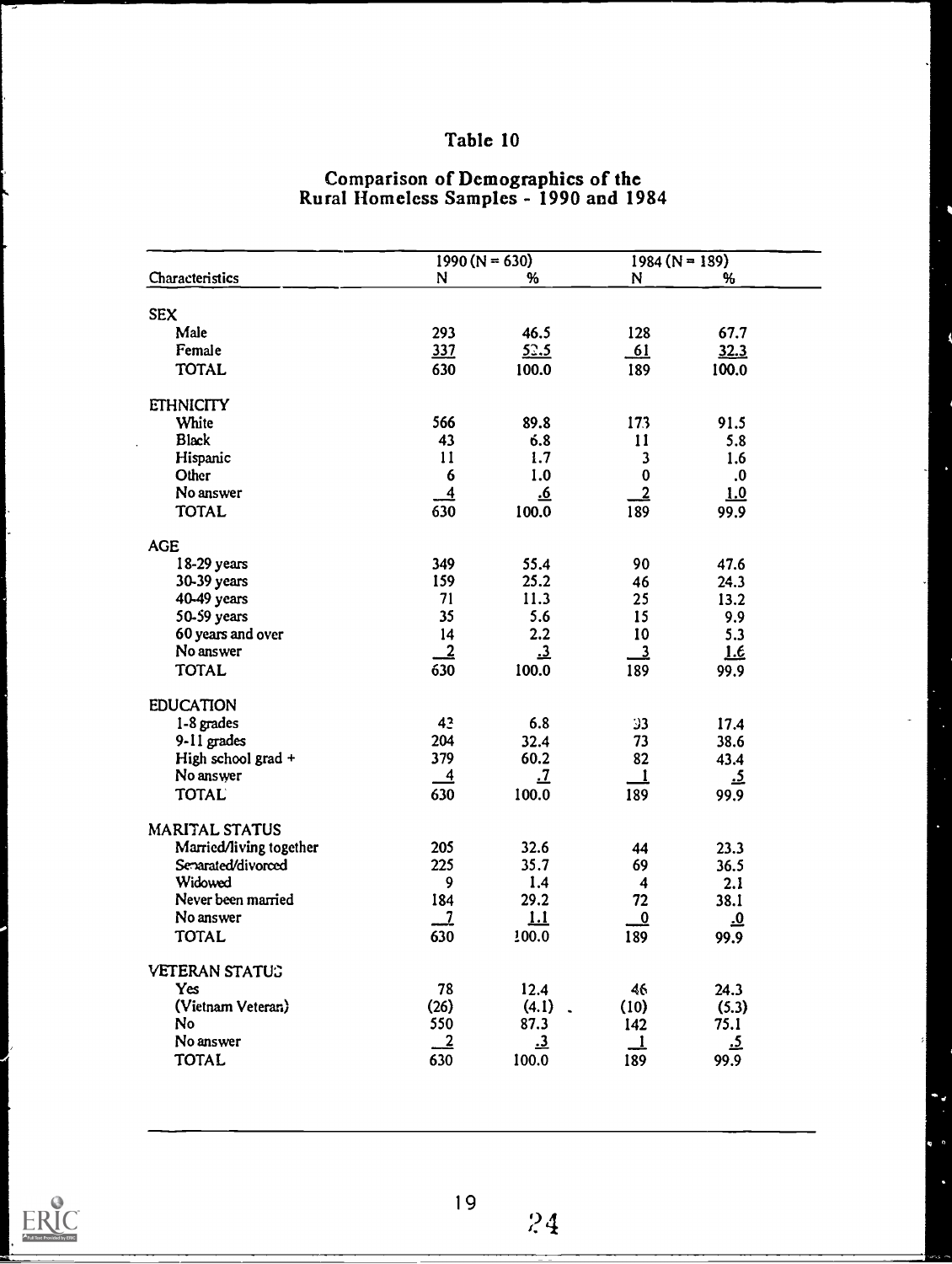It is easy to see that in 1990 a greater proportion of the rural homeles. The women. As a group, the 1990 respondents are younger with 55.4 percent 29 ycars old or to 47.6 percent in this category in 1984. They are also better educated and more likel be in a partner relationship. There are fewer veterans in the 1990 group, probably becau of the change in gender, age, and overall rates of military service. less compared more likely to bably because

#### Table 11

#### Comparison of Selected Variables from the Rural Homeless Samples - 1990 and 1984

|                                   | $1990 (N = 630)$ |      |                | $1984 (N = 189)$ |  |
|-----------------------------------|------------------|------|----------------|------------------|--|
|                                   | N                | %    | N              | %                |  |
|                                   |                  |      |                |                  |  |
| <b>MAJOR REASCNS HOMELESS</b>     |                  |      |                |                  |  |
| Family conflict/dissolution       | 201              | 31.9 | 54             | 28.6             |  |
| Eviction/problem paying rent      | 159              | 25.2 | 45             | 23.8             |  |
| Unemployed                        | 113              | 17.9 | $40 -$         | 21.2             |  |
| Disaster victim                   | 51               | 8.1  | 4              | 2.1              |  |
| Alcohol/drug abuse                | 24               | 3.8  | 8              | 4.2              |  |
| Deinstitutionalization            | 10               | 1.6  | 6              | 3.2              |  |
| <b>EMPLOYMENT HISTORY</b>         |                  |      |                |                  |  |
| Have been employed                | 563              | 89.4 | 177            | 93.6             |  |
| Worked in past month              | 197              | 31.3 | 67             | 35.4             |  |
| Worked full-time                  | 89               | 14.1 | 62             | 32.8             |  |
|                                   |                  |      |                |                  |  |
| <b>INCOME IN PAST MONTH</b>       | 430              | 68.3 | 150            | 79.4             |  |
| MAJOR SOURCE OF INCOME            |                  |      |                |                  |  |
| Earning                           | 173              | 27.5 | 47             | 24.9             |  |
| Welfare                           | 167              | 26.5 | 52             | 27.5             |  |
| SS/pension                        | 12               | 1.9  | 28             | 14.8             |  |
| Family/friends                    | 28               | 4.4  | 9              | 4.8              |  |
|                                   |                  |      |                |                  |  |
| PRIUR PSYCH HOSPITALIZATION       | 84               | 13.3 | 51             | 27.0             |  |
| <b>SERIOUS PSYCH PROBLEMS</b>     | 19               | 3.0  | $\overline{7}$ | 3.7              |  |
|                                   |                  |      |                |                  |  |
| SERIOUS BEHAVIOR PROBLEMS         | 17               | 2.7  | 9              | 4.7              |  |
| PHYSICAL HEALTH PROBLEMS          | 155              | 24.6 | 56             | 29.6             |  |
| Drinking a lot                    | 36               | 5.7  | 20             | 10.6             |  |
|                                   |                  |      |                |                  |  |
| RELATIVES YOU CAN COUNT ON        | 373              | 59.2 | 82             | 43.4             |  |
| FRIENDS YOU CAN COUNT ON          | 369              | 58.6 | 108            | 57.1             |  |
| LENGTH OF TIME HOMELESS<br>Median | 45 days          |      | 60 days        |                  |  |

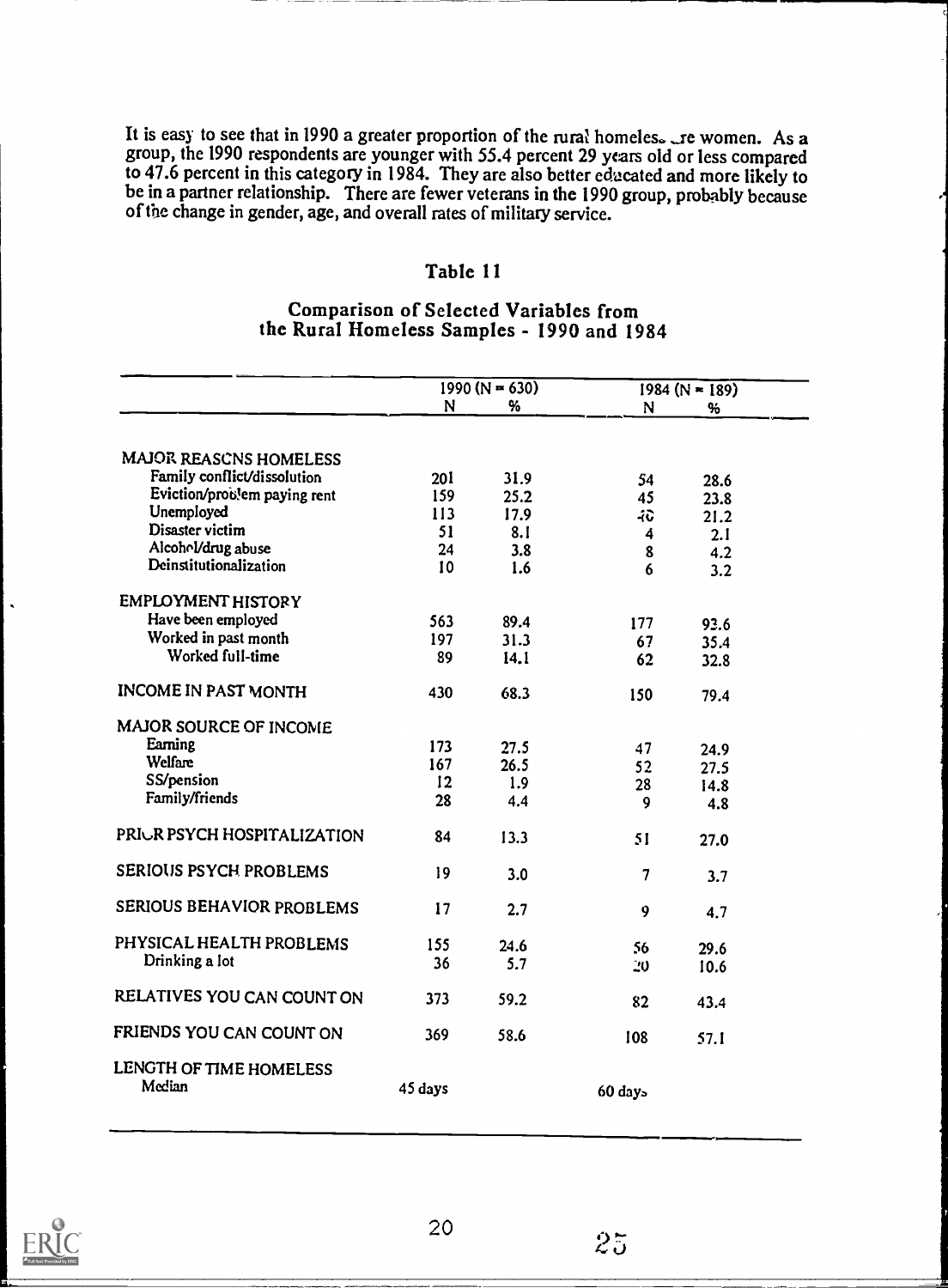Economic and family conflict continue to be the two major reasons reported for homelessness; however, the median time homeless was shorter in 1990 and only 5 percent report being homeless longer than two years while in the  $\mathbb{I}$ . I sample this figure was 11.1 percent. In addition, strengths and problems appear to differ slightly. The 1984 homeless people were more likely to have worked in the last month and more likely to have nad income. They vere also less likely to report they had family they could count on. The 1990 sample reported more access to resources. They felt more able to call on family for help and had more income from both welfare and earnings. They also indicated fewer problems with health and alcohol and were less likely to have been hospitalized for psychiatric problems, but they were quite similar in the smaller percentages whc. had current serious symptomatology of mental illness.

#### SUMMARY AND CONCLUSIONS

The purpose of this section is to summarize the prior data and discuss the national, as well as state and local, implications of thc findings. A major aim in designing this study was to obtain a morc comprehensive picture of homelessness in rural communities in Ohio. Given the regional diversity of Ohic counties and the fact that the only major prior study with both urban and rural data was conducted in Ohio, the findings from this new study provide an excellent basis for: a) providing a more current and in-depth picture of the problem in rural Ohio: and b) understanding the implications of this data on homelessness in a larger national context. Preliminary findings with respect to the prevalence and patterns of rural homelessness arc summarized below.

Clearly homelessness is a social nroblem that can no longer be viewed as limited to major urban arcas in thc United Statcs.

- -- Rates of home lessness in rural counties in Ohio have increased rapidly since the mid- $1\frac{3}{80}$ s;
- -- A conservative estimate is that more than 14,000 persons will be homeless in thc 75 rural countics in Ohio sometime during the year;
- -- Counties with medium sized cities and/or changing economic conditions generally show the highest rates of homelessness

Major differences exist in the demographic characteristics of the rural as compared with urban homeless populations. Data from this study support prior findings that homeless persons in rural areas are younger, more likely to be women or mothers with children, more cducatcd and less disabled than thcir urban counterparts.

- -- The median age was 29 years, and 78% wcrc between 18 and 39 years of age.
- -- Of the 921 persons interviewed, 51.6% were female and 49% of the women were mothers with children with them. A total of 480 child. en, the majority of whom were in female headed households, were documented.
- -- Over one-half(56.5%) of the homeless respondents graduated from high school; 13.5 percent had either attended or graduated from college.

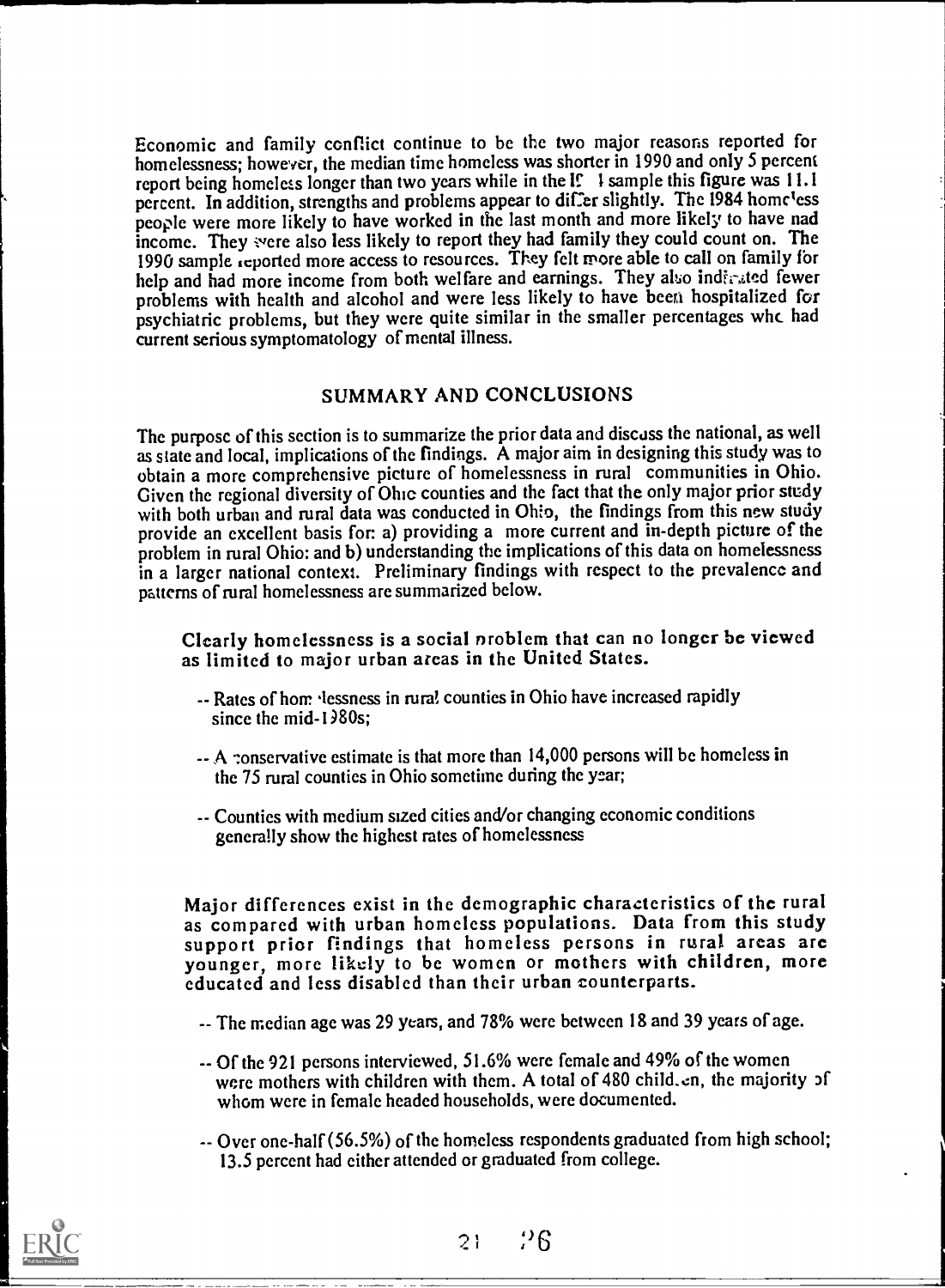-- One hundred and fifty one respondents (16.4%) had been hospitalized previously for mental health or emotional problems.

The direction of these rural-urban demographic differences is consistent with patterns established in the 1984-85 Homelessness In Ohio study (Roth, et.al., 1985). The extent of change in the rate of homelessness in rural counties since the mid-1980s is highly significant and demands the attention of policy makers.

Patterns of homelessness in rural communities are varied, but with five major sub-types:

- -- Young families (26.8%) no longer able to close the gap between housing costs and total household income;
- -- Individuals currently employed full or part-time (31.2%) but with too little income to afford housing;
- -- Women (median age 27) unable to work due to child care responsibilities or limited skills to meet the demands of a changing labor market;
- -- Men, compared to women, who are generally older (median age 31), homeless longer, and more likely to be disabled with fewer supports;
- -- Disabled persons without the social networks and supports to live independently in the community.

## Significant differences exist among the 21 rural counties in both the numbers and characteristics of persons who become homeless.

- -- In general the number of homeless persons identified is greater in those coundes undergoing  $\varepsilon$  transition from rural to urban, or faced with a major economic shift, such as the loss of a major source of industrial employment.
- -- Variations exist in the rate of homelessness by region, with the highest rate in the poverty counties of southeast Ohio.
- -- Counties with emergency shelter care facilities are faced with the responsibility of care for homeless person who are residents of counties without shelters.

This study represents the first systematic and large scale effort to understand homelessness in rural areas. In addition to being the largest rural study to date, two additional provisions in the research are equally important: the generalizability and the measurement of change in the population from 1984 to 1990.

The sampling methods (random selection of rural counties and intensive case finding over a 6 month period) together with the large number of cases (N=921 adults) provide the necessary prior conditions for making some general statements about the nature and extent of the problem in geographic areas of comparable size and type. The previously discussed projections for all 75 rural counties in Ohio are well grounded and methodologically sound. Subsequent analysis will be done to classify the counties and identify patterns of homelessness. This level of analysis will provide s port for making inferences about

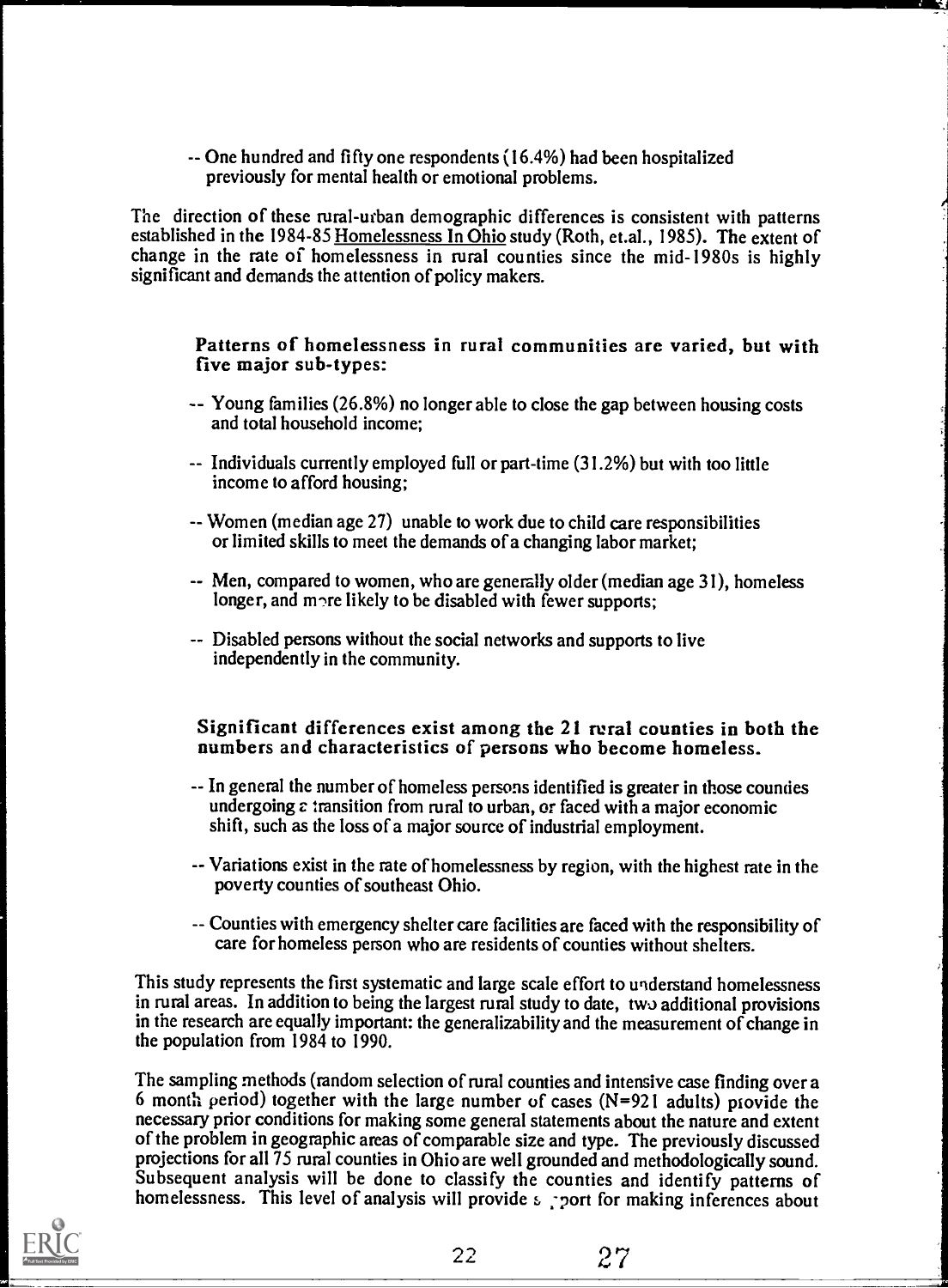similar demographic and geographic areas in the mid-west and possibly other regions of the United States. To date we know that there are intra-state differences by region and/or type of county but the factors associated with these differences have to be examined further. The depressed economic conditicas of southeastern Ohio and the patterns of homelessness related to changing agriculturdl and manufacturing economies of the state offer the potential for further comparative analysis.

The replication element in this study is unique, and to the best of our knowledge, has not been undertaken in any other current research on homelessness. The extent of the increase in the number of homeless persons identified as well as the demographic differences in variables such as gender and age are disturbing but important findings. This raises a number of new and difficult questions for policymakers, advocates and others. Is this rapid growth in the rate of rural homelessness a reflection of the changing economic conditions in rural communities, a lack of attention to the social problems that accompany major shifts in the structure of work, family and other institutional support systems, or is homelessness in America this much more pervasive and widespread in 1990 than it was in the mid-1980s?

No doubt some observers will raise questions related to the definitional and sampling issues in this research. There are major technical problems and political issues that result from survey research efforts on homelessness. The technical dilemmas of definition and methods for measurement of the extent of homelessness merit further clarification. Homelessness is not and cannot be a precisely defined condition (Wright, 1989). However some of the problems in comparability can be overcome by utilizing the same definition and sampling methods. This leaves one remaining problem--locating the individuals and families who are homeless at the time the interviews are being conducted.

In this study the same definition and sampling methods were employed at both times, 1984 and 1990. However, it is not possible to say that this resulted in the identification of all homeless persons or that the case finding efforts were equally intensive. Gur experience with the data collection efforts in the 1984-85 study (First, Roth & Arewa, 1988; First & Toomey, 1989; Roth, Toomey & First, in press) proved to be helpful in planning and implementing the 1990 data collection in the rural counties. This resulted in greater uniformity of effort in the 21 locations and more comprehensive search activities over the full span of 6 months. Thus, efforts to calculate a precise rate of increase are influenced by the relative success of the 1990 data collection efforts. The direction of change can be clearly seen and is highly significant. The limitation is in estimating the exact size of the growth.

Further aralysis of the data are currently under way and will be reported more fully in the final report, as well as a series of special repor , to be released in March of 1991.

Despite differences in definition and sampling methods the cumulative knowledge gained from research on homelessness in the 1980s has played an important part in urban community efforts to alleviate the problem. Hopefully this research can become a first step in the difficult task of understanding and preventing the growth of homelessness in rural areas of the United States during the 1990s.

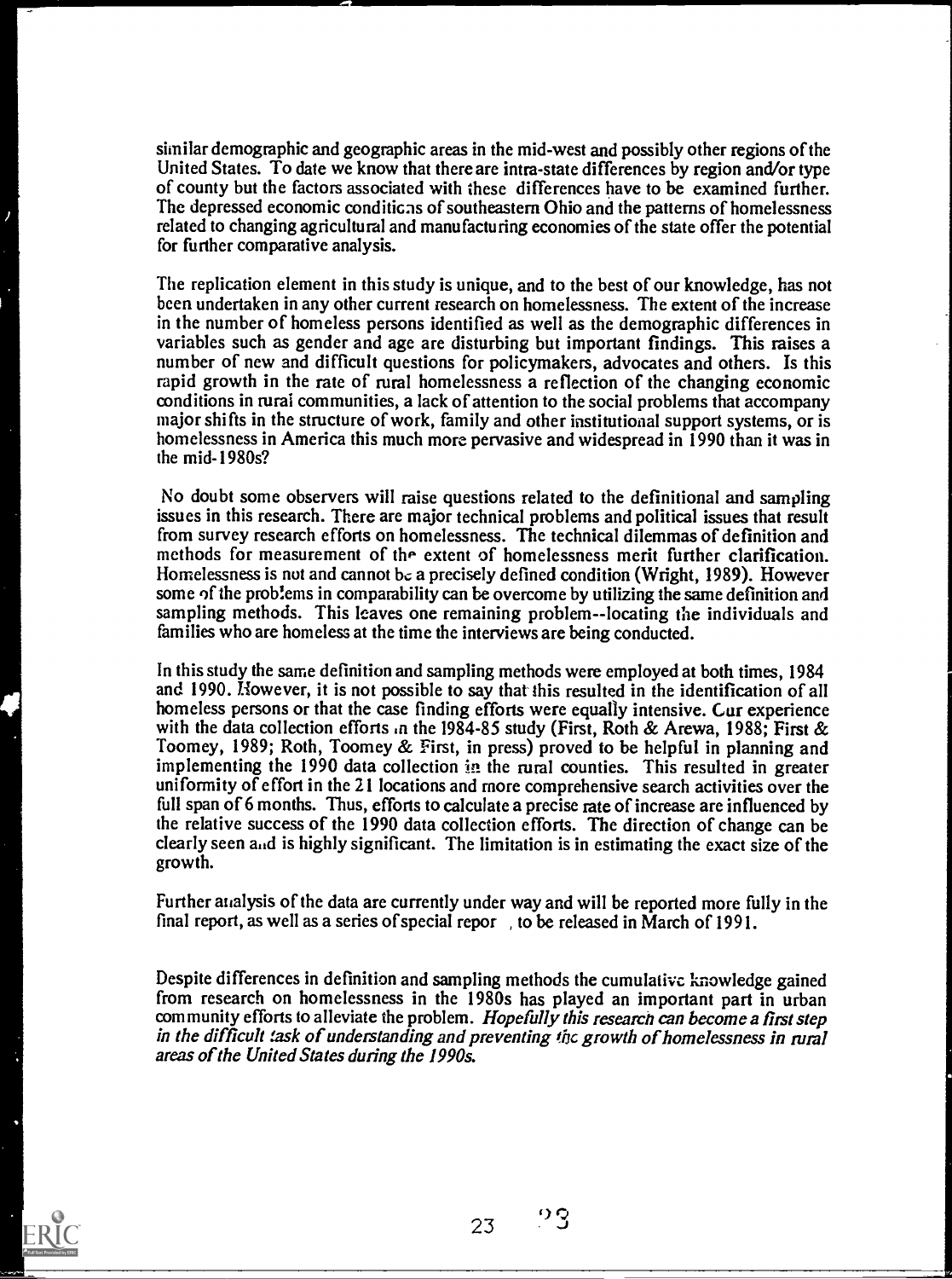#### REFERENCES

- First, R. & Toomey, B. (1989). Homeless men and the work ethic. Social Service  $Review, 4(1), 113-126.$
- First, R., Roth, D., & Arewa, B. (1988). Homelessness: Understanding the dimensions of the problem for minorities. Social Work, 33 (2), 120-124.
- Flora, C. & Flora, J. (1989). Rural area development: The impact of change. Forum for Applied Research and Public Poilcy,  $4(3)$ , 50-52.
- Patton, L. (1988). The mral homeless. In Institute of Medicine, Committee on Health Care for Homeless People (Ed.) Homelessness, Kealth, and Human Needs. Washington, D.C.: National Academy Press.
- Patton, L. (1987). The rural homeless. Washington, D.C.: Health Resources and Services Administration. U.S Department of Health and Human Services.
- Rossi, P. (1989). Down and out in America. Chicago: University of Chicago Press.
- Roth, D., Bean, J., Lust, N., & Saveanu, T. (1985). Homelessness in Ohio: A study of people in need. Columbus: Ohio Department of Mental Health.
- Roth, D., Toomey, B., & First, R. (in press). Gender, age, and racial variations. In M. Robertson & M. Greenblatt (Eds.), *Homelessness: The national perspective.* New York: Plenum.
- Spitzer, R. L., Endicott, J., Cohen, J., & Nee, J. (1980). The psychiatric status schedule for epidemiological research. Archives of General Psychiatry, 37, 1193-1197.
- Spitzer, R., Endicott, J., & Cohen, J. (1970). The psychiatric status schedule: A technique for evaluating psychopathology and impairment in role functioning. Archives of General Psychiatry, 23, 41-55.
- Wright, J. D. (1989). Address unknown the homeless in America. New York: Aldine de Gruyter.
- SPSS, Inc. SPSS-X Data Analysis System. Chicago: SPSS, Inc.



 $20$ 

 $\equiv$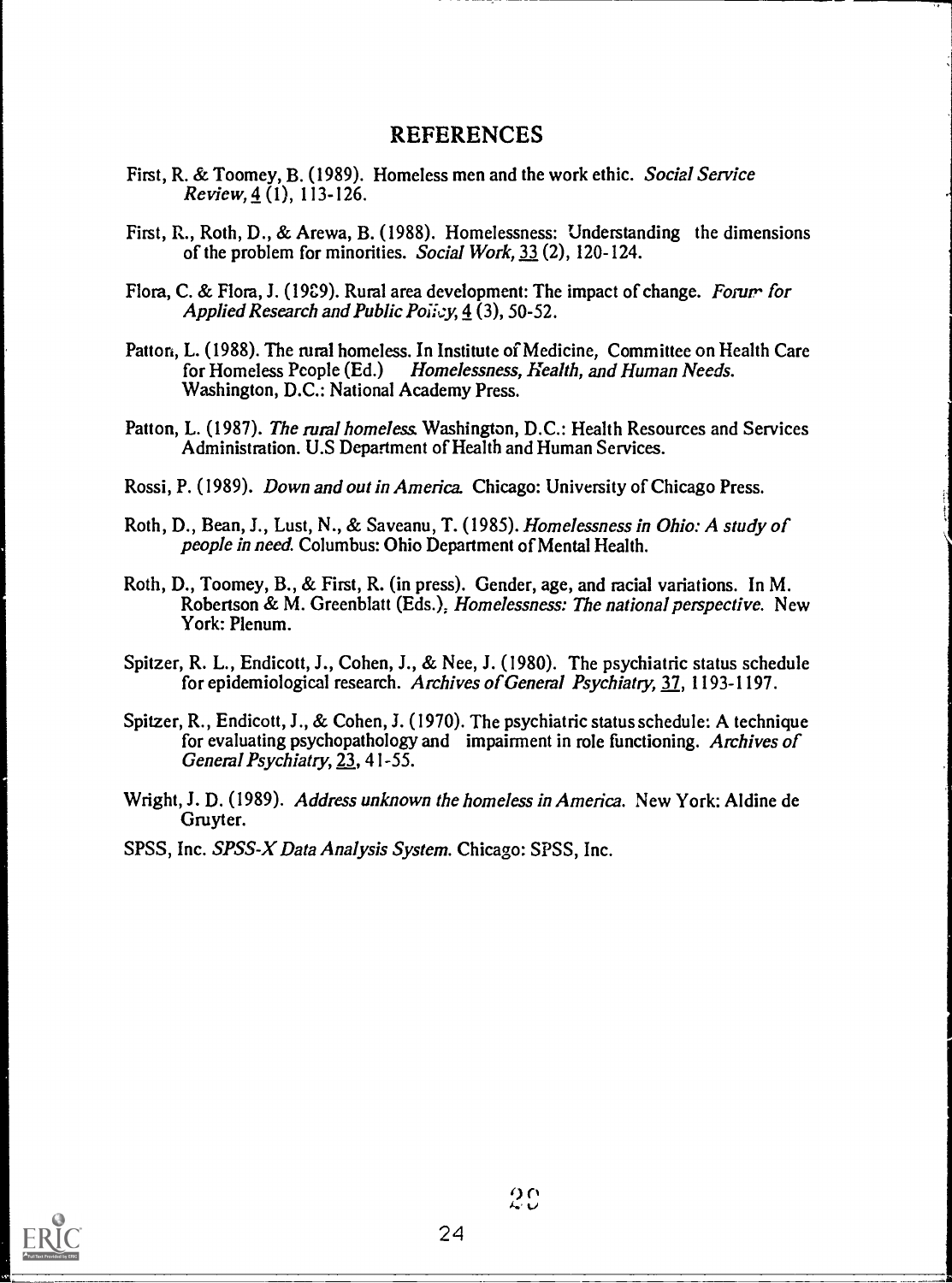## **RURAL HOMELESSNESS PROJECT** STAFF

## Co-Principal Investigators

Richard J. First, Associate Professor, The Ohio State University Beverly G. Toomey, Professor, The Ohio State University John C. Rife, Assistant Professor, Indiana University

## Columbus Central Office Staff

Crystal Allen Nancy Cline **Richard Greenlee** Brita Kilgore Nancy Nikiforow Amy Rohling Cathryne Schmitz Donna Childs Ben Edward GeorgeAnn Henderson Leah-Kirkpatrick George Pfaff Linda Royalty Cathy Young

#### **County Coordinators**

 $Name(s)$ 

County

Allen Ashland Brown. Clemon<sup>®</sup> Crawford Eric Geauga Holmes Logan Noble and Washington Paulding Pickaway Preble Union Wood Wyandot

Precia Shenk Stuby and Lynne Wortham Debbie Fulk Vicky Watson and Leslie Borgmann Michael Proulx and Sandy Mitchell Tom O'Leary and Carol Stanley Robert Kline Pat Phillips Evelyn Bickel Nicki Trout Boyer Simcox Jeff Weaner Judith Sheets Martha Feichter Susan Young Michal Urrutia Laná Sakash

Data collection efforts in the counties of Jefferson, Vinton, Hocking and Fulton were coordinated by Columbus central office staff.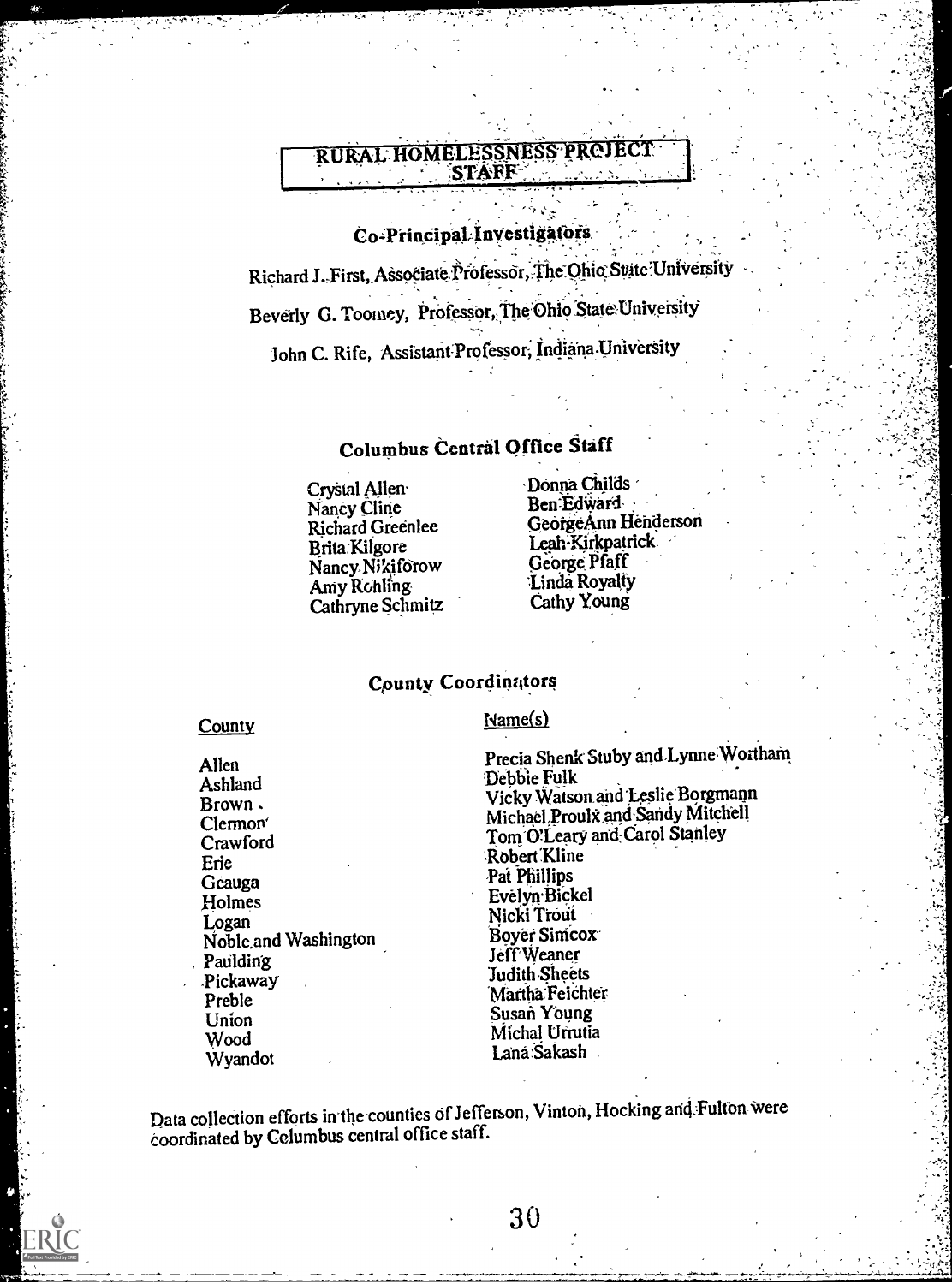

The Ohio State University<br>Rural Homelessness Research Project<br>012 Mount Hall 1050 Carmack Rd.<br>Columbus, Ölijö 4:1210-1002<br>614-292-8759

Research supported by:<br>The National Institute of Mental Health<br>The Ohio Department of Health<br>The Ohio Department of Mental Health